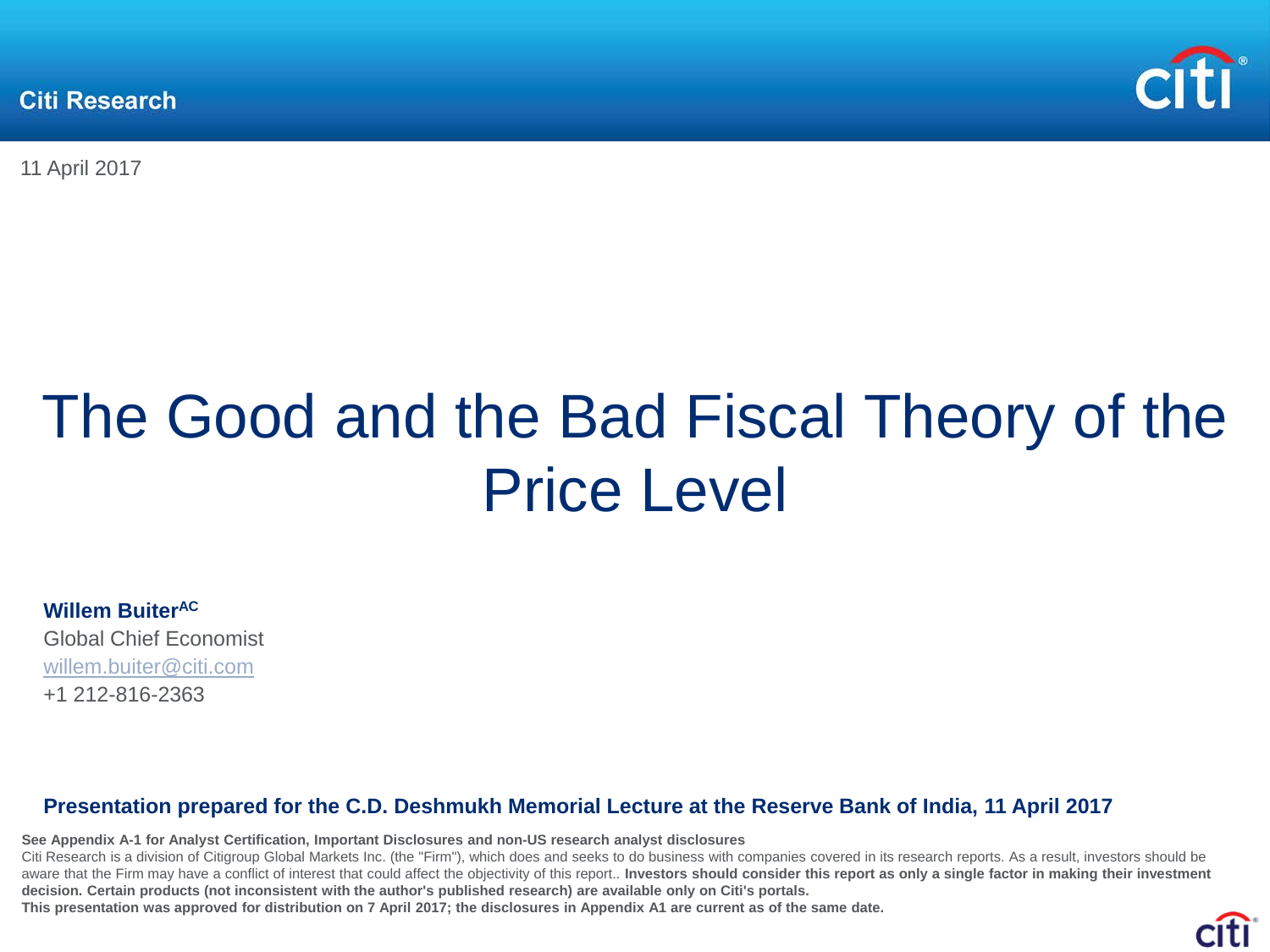#### **Is a lecture on the Fiscal Theory of the Price Level "Art for Art's Sake"?**

- Yes and No
- Yes: I love economic theory and take it very seriously:
	- Propositions and theories that are internally inconsistent must be exposed and relegated to the dustbin of intellectual history.
- No: It has direct practical policy design significance for the real world.
	- The FTPL is false theory
	- It asserts that there is no intertemporal budget constraint for the government, the central bank and the consolidated State
	- The State can pursue essentially arbitrary programs/rules/policies for public spending, taxes, monetary issuance and policy rates (non-Ricardian programs).
	- Insolvency of and default by the sovereign are never a problem: the price level will assume whatever value is required to make the value of the outstanding stock of nominal government bonds – priced at their contractual values – equal to the PDV of whatever resources the State has available for debt service.
	- This is a dangerous message to convey to any government: spend more, tax less, the price level will take care of it.
		- Japan FTPL said to have reached PM Abe, through Prof. Koichi Hamada.
		- Brazil FTPL influenced monetary policy debate: Lara Resende: high real interest rates caused by high nominal policy rates.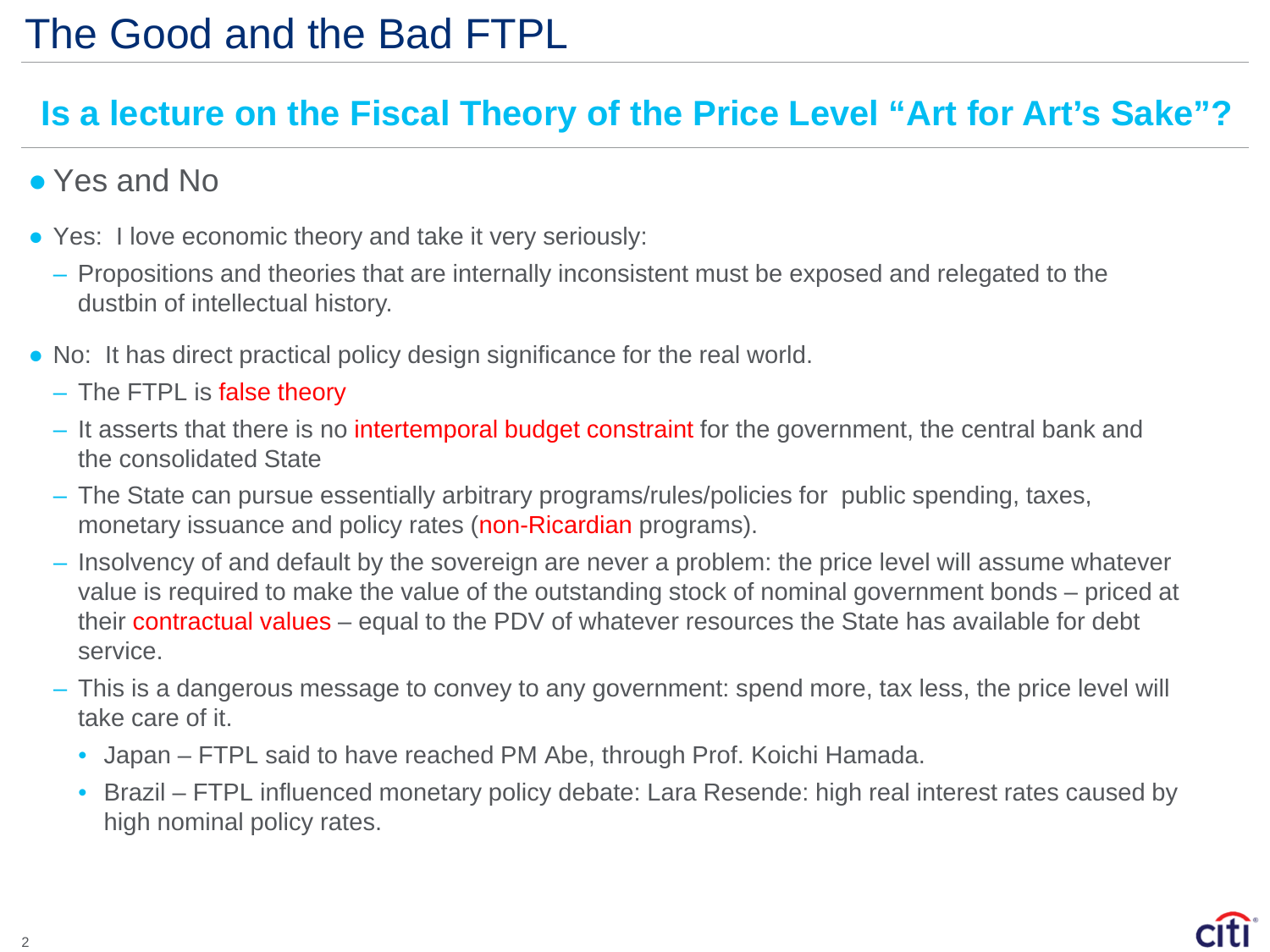- What the FTPL is not:
	- 1. Unanticipated inflation or financial repression can reduce the real value of nominal public debt.
	- 2. The Good Fiscal Theory of the Price level The Fiscal Theory of Seigniorage (FRS).
		- Inflation is always and everywhere a monetary phenomenon.
		- In modern economies with central banks issuing fiat monetary liabilities, money is ultimately a fiscal phenomenon.
- One obvious objection to the FTPL:
- I'm a Keynesian in my view of the world money wages and the nominal prices of processed goods and services are sticky/rigid/predetermined: the general price level cannot make the required FTPL jumps.
- Sims (2011, 2016a): sticky price level is no problem. Real private consumption (and WHB – real private investment?) can jump if the price level cannot!
- Bingo, the Fiscal Theory of the Level of Economic Activity (FTLEA)
- Unfortunately, the FTLEA suffers the same fate as the FTPL.

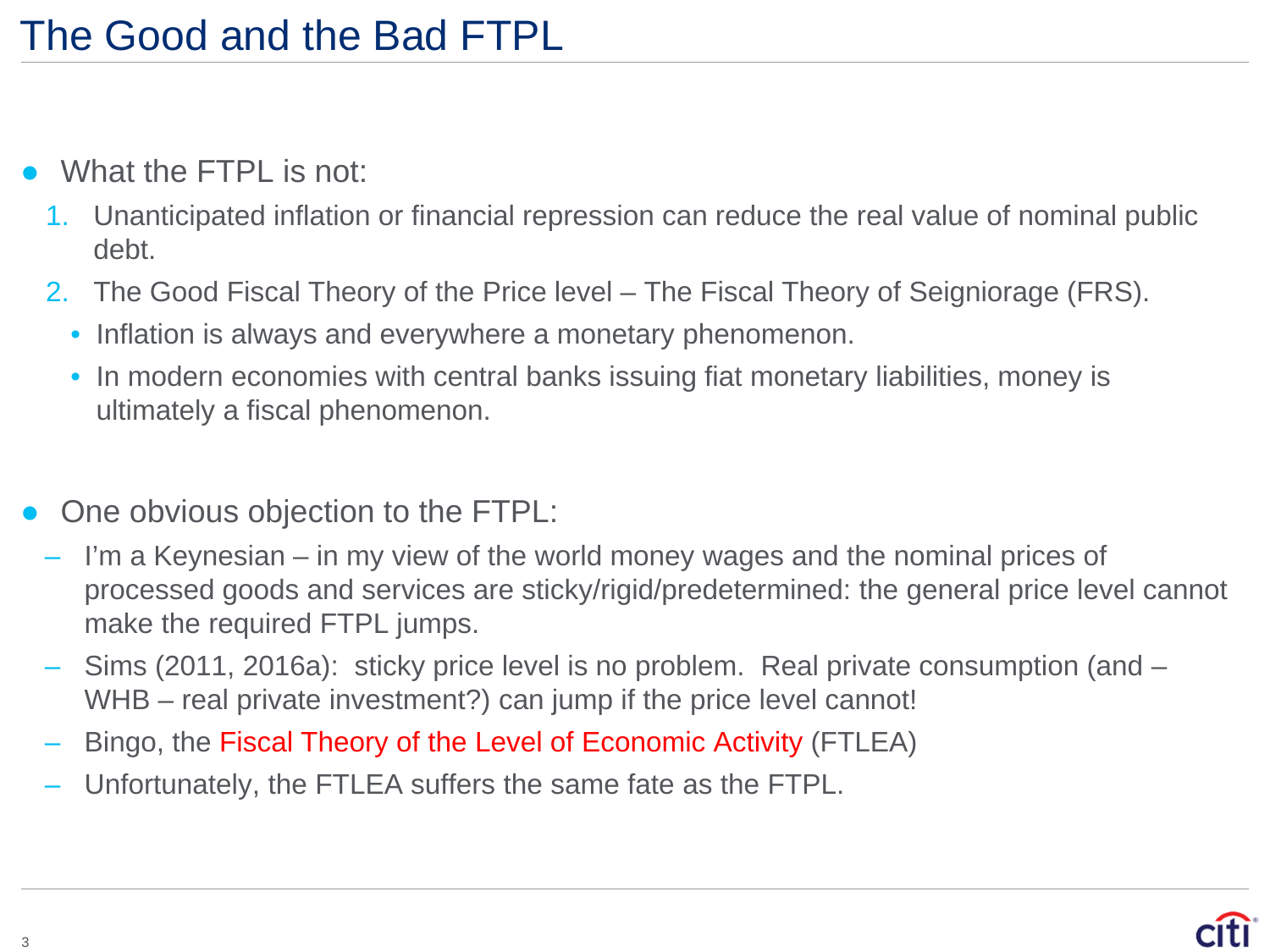- Two necessary conditions for valid dynamic general equilibrium analysis
	- 1. Count!
		- a. Make sure the number of equations equals the number of unknowns
		- b. Make sure the number of state variables equals the number of boundary conditions
	- 2. Think!
		- a. If condition (1) is satisfied, make sure the equations can be solved
		- b. If they can be solved, make sure that the resulting solution(s) make economic sense.

• The FTPL and the FTLEA fail on both counts.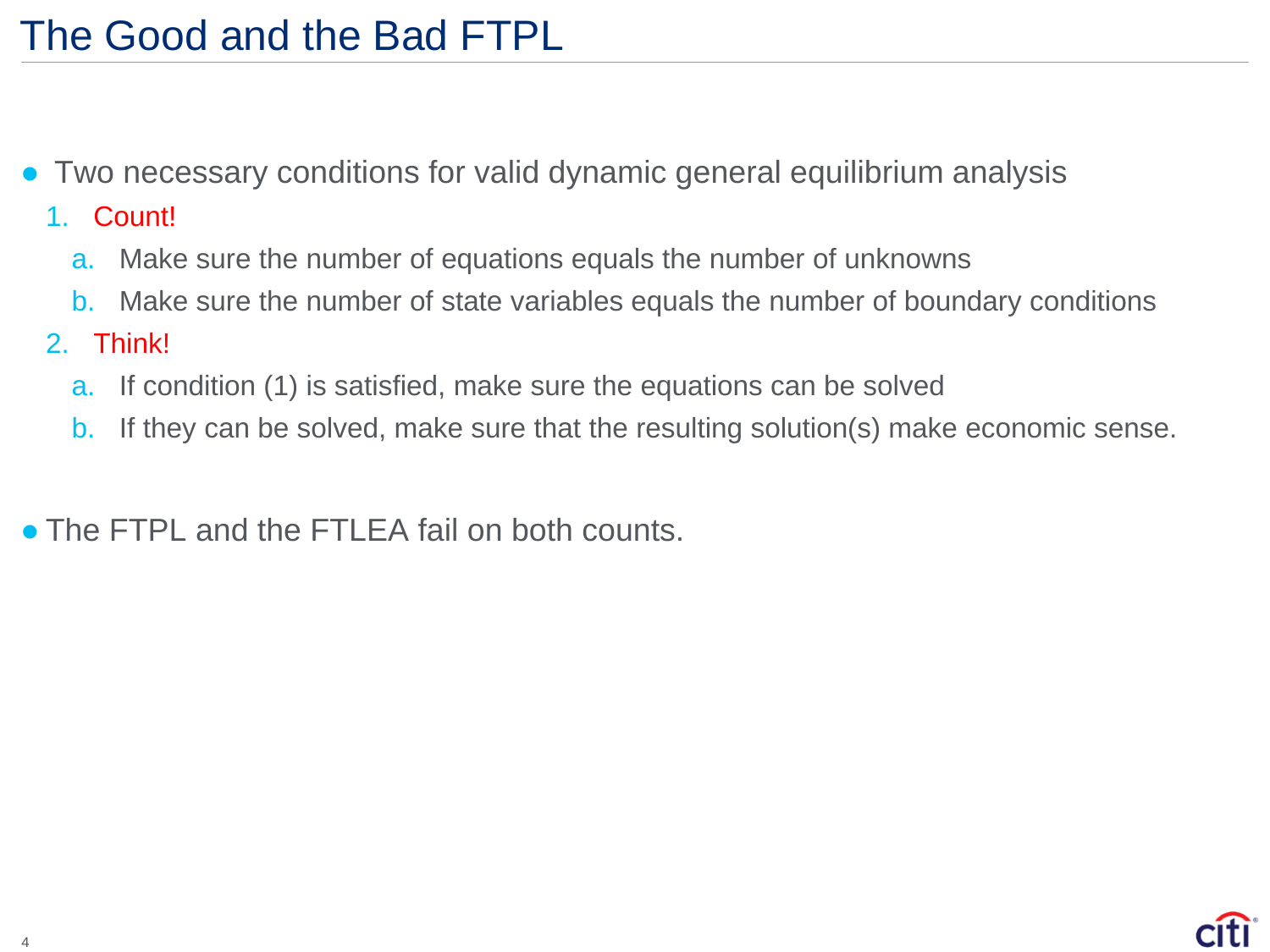- History
	- Birth: Leeper (1991), Sims (1994), Woodford (1994, 1995, 2001), Cochrane (1998, 2001, 2005).
	- Death: Buiter (1998, 2001, 2002, 2005), Niepelt (2004).
	- Resurrection: Sims (2011, 2013, 2016a, b, c), Leeper (2015), Jacobson, Leeper and Preston (2016), Cochrane (2016a,b,c).

Conference: "Next Steps for the Fiscal Theory of the Price Level" at the Becker Friedman Institute for Research on Economics at the University of Chicago, 1 April, 2016.

- Second death: Buiter (2017a,b,c).
- Not an empirical issue: logically inconsistent theories have no empirical implications.
- Not a disagreement about the realism of certain assumptions: if a theory is logically inconsistent, the realism or lack of it of its assumptions is irrelevant.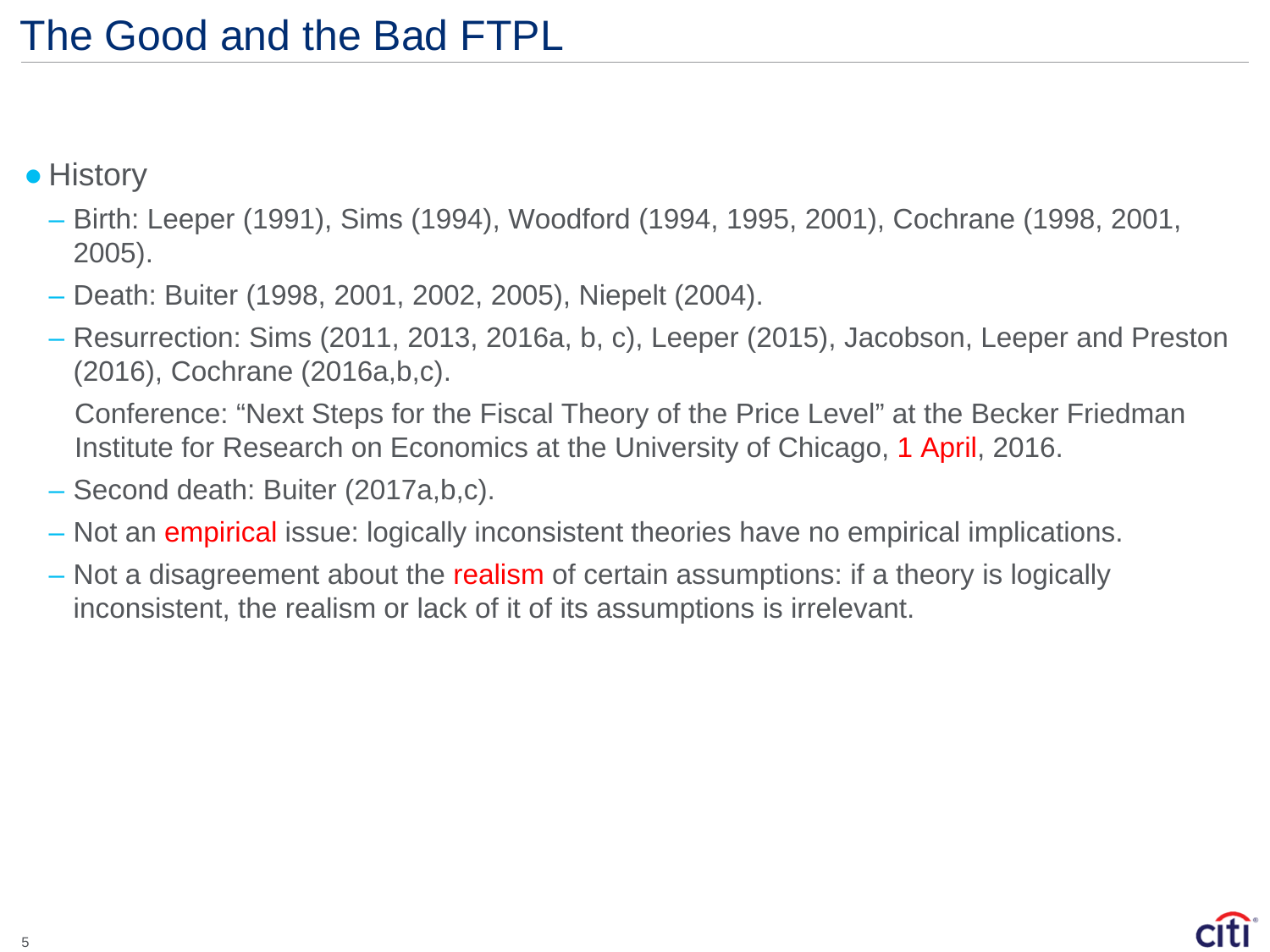- Fundamental fallacy:
	- The State does not have an IBC that has be satisfied always/identically; it only is required to be satisfied in equilibrium
	- What looks like the IBC of the State holding with equality and with sovereign bonds valued at their contractual (free of default risk) values – is either a reflection, in equilibrium, of the IBC of the private sector (households) and/or a government (nominal) bond pricing equilibrium equation.
	- Somehow, the general price level (FTPL) or the level or real economic activity (FTLEA) sets the real value of nominal government bonds outstanding, priced at their contractual values, equal to the PDV of future State primary surpluses plus seigniorage.

#### • Unpleasant reality:

Either the State ensures its IBC is satisfied identically, that is, for all possible values of prices, quantities and other variables that enter into the IBC – not just in equilibrium or one of three outcomes results from the pursuit of arbitrary, non-Ricardian fiscal-financial-monetary programs (FFMPs):

- 1. You satisfy the IBC of the State exactly (with equality) in equilibrium; congratulations, you have been lucky.
- 2. You waste fiscal space in equilibrium. You satisfy the IBC of the State, but you have taxed too much or spent too little.
- 3. You violate the IBC of the State in equilibrium. The 'equilibrium' isn't an equilibrium.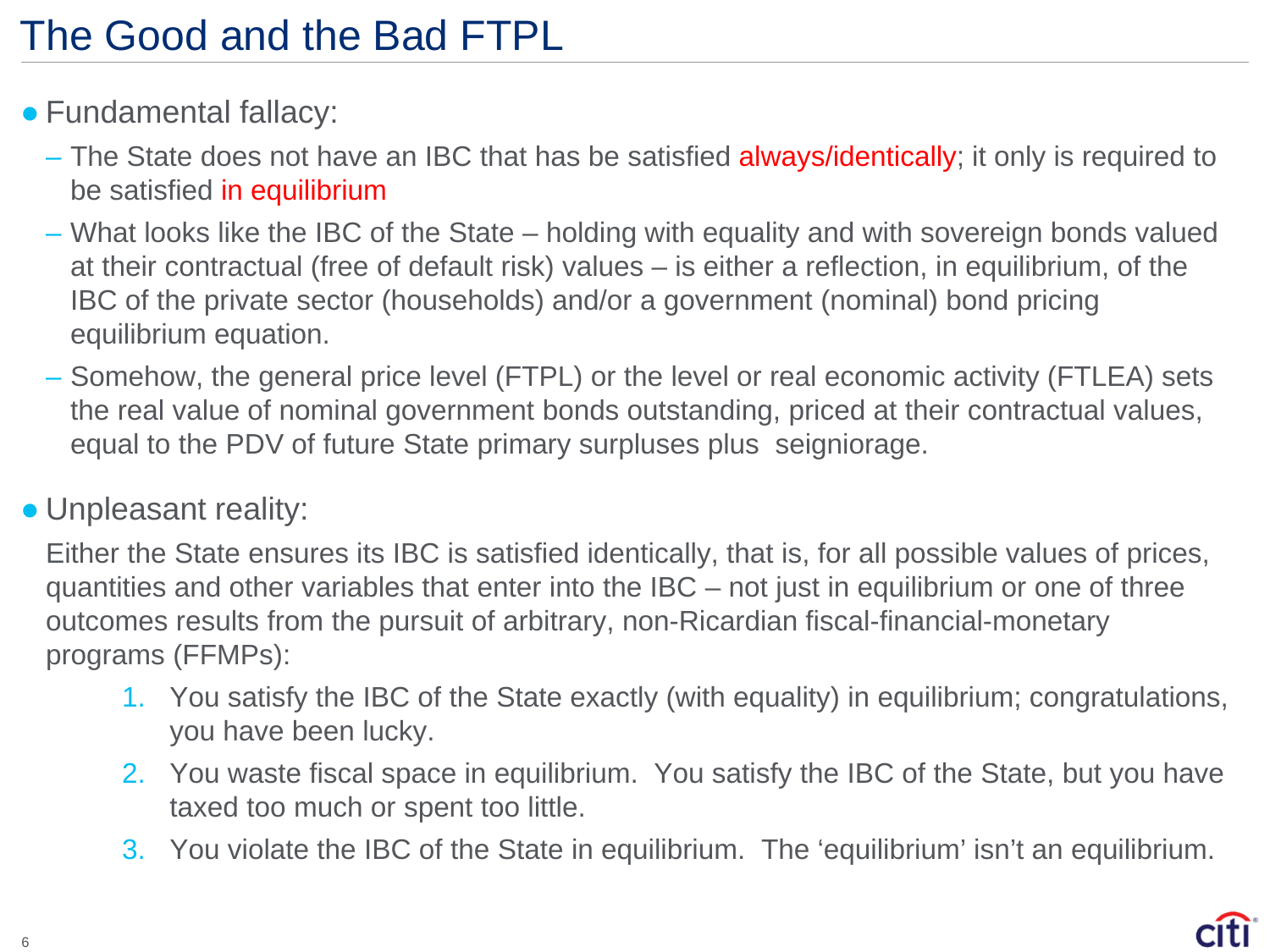*M*: nominal stock of central bank money

- *B*: number of short nominal government bonds held outside the central bank
- *B*: number of short index-linked government bonds held outside the central bank
- *P* : general price level,

 $\pi = \dot{P} / P$  : rate of inflation

 $\boldsymbol{i}^{\boldsymbol{M}}$ : Nominal interest rate on money *i:* short nominal interest rate on government bonds *r:* short real interest rate on government bonds *s*: real value of primary surplus of State σ: real value of seigniorage

$$
\dot{M} + \dot{B} + P\dot{b} = iB + Prb + i^{M}M - Ps \qquad (1)
$$

$$
\sigma \equiv \frac{\dot{M} - i^M M}{P} \tag{2}
$$

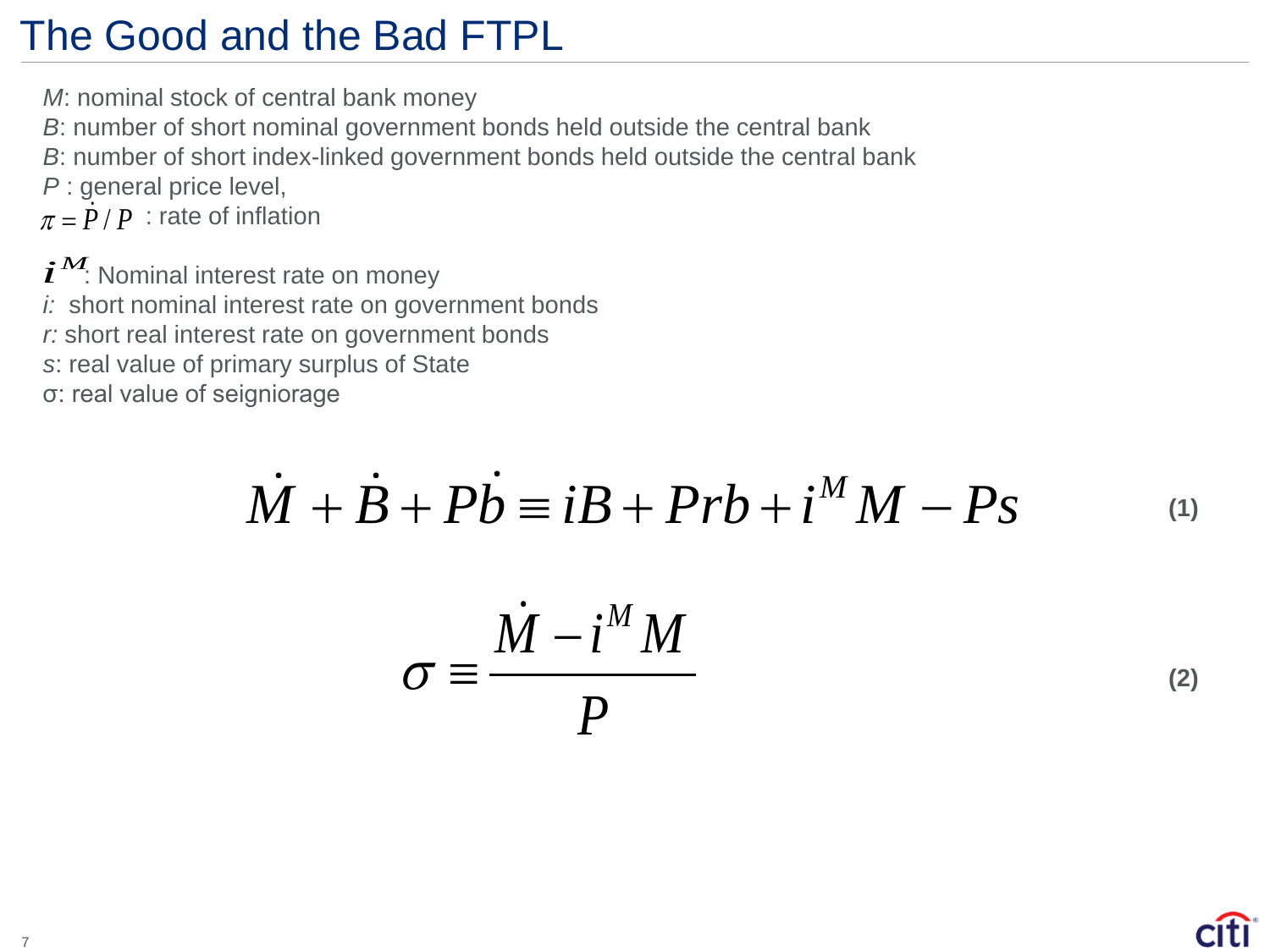**The intertemporal budget identity of the State:**

$$
\frac{B(t)}{P(t)} + b(t) \equiv \int_{t}^{\infty} e^{-\int_{t}^{v} r(u) du} \left( s(v) + \sigma(v) \right) dv + \lim_{v \to \infty} e^{-\int_{t}^{v} r(u) du} \left( \frac{B(v)}{P(v)} + b(v) \right)
$$
(3)

**The solvency constraint of the State: no open-ended Ponzi finance**

$$
\lim_{\nu \to \infty} e^{-\int_t^{\nu} r(u) du} \left( \frac{B(\nu)}{P(\nu)} + b(\nu) \right) = \frac{1}{P(t)} \lim_{\nu \to \infty} e^{-\int_t^{\nu} i(u) du} \left( B(\nu) + P(\nu) b(\nu) \right) \leq 0 \quad (4)
$$

**Note: solvency constraint of State is not:**

$$
\lim_{\nu\to\infty}e^{-\int_t^{\nu} r(u)du}\left(\frac{M(\nu)+B(\nu)}{P(\nu)}+b(\nu)\right)=\frac{1}{P(t)}\lim_{\nu\to\infty}e^{-\int_t^{\nu} i(u)du}\left(\frac{M(\nu)+B(\nu)}{P(\nu)}+b(\nu)\right)\leq 0
$$

**Reason: irredeemability of monetary base; Matters for FTS, not for FTPL/FTLEA**

**Equations (3) and (4) imply the intertemporal budget constraint of the State:**

$$
\frac{B(t)}{P(t)} + b(t) \leq \int_{t}^{\infty} e^{-\int_{t}^{v} r(u) du} \left(s(v) + \sigma(v)\right) dv \tag{5}
$$

**FFMPs that always satisfy (5) are called Ricardian FFMPs**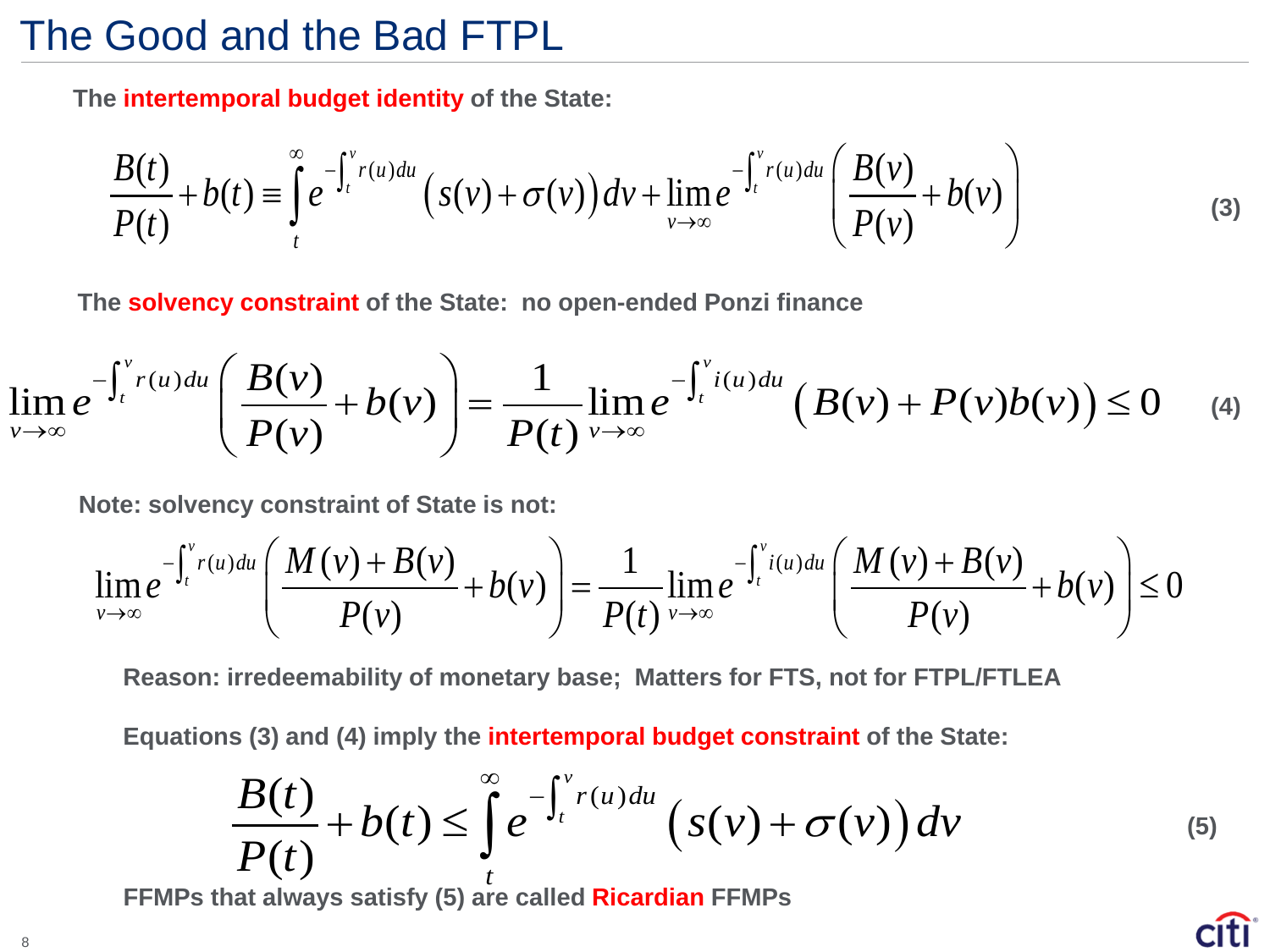• What happens if the State does not always pursue Ricardian FFMPs? Bond revaluation factor/contractual price discount factor makes an appearance:

$$
D(t)\left(\frac{B(t)}{P(t)}+b(t)\right)=\int_{t}^{\infty}e^{-\int_{t}^{v}r(u)du}\left(\overline{s}(v)+\overline{\sigma}(v)\right)dv
$$

 $0 \leq D \leq 1$ 

**Ricardian FFMPs:** *D(t) ≡ 1*

- Why does the FTPL/FTLEA not require (5) to hold identically the way it is assumed to be for households?
	- State has unique revenue sources (taxes and seigniorage)? Irrelevant.
	- State isn't optimizing? Irrelevant

**(6)**

– State is myopic/not forward-looking? Irrelevant. Even if this is true, markets and/or (foreign) courts will enforce IBC of State by doing counterfactual: does (6) hold with *D(t) = 1 ,* with discount rates free of default risk, for all values of *P*?

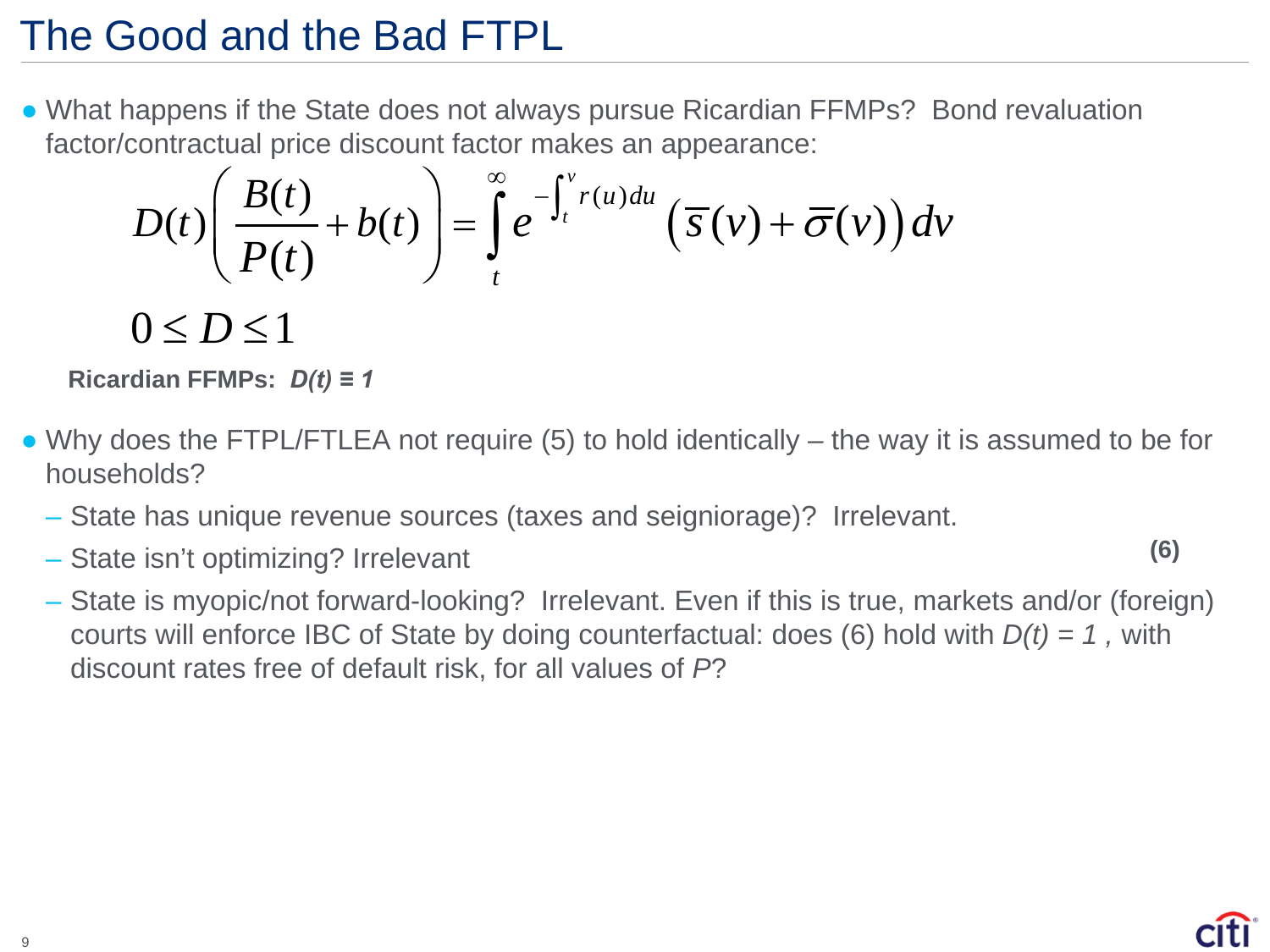● FTPL imposes (6), but leaves out *D(t)*, despite arbitrary, non-Ricardian FFMPs:

$$
\frac{B(t)}{P(t)} + b(t) = \int_{t}^{\infty} e^{-\int_{t}^{v} r(u) du} \left( \overline{s}(v) + \overline{\sigma}(v) \right) dv \tag{7}
$$

**FTPL hopes** *P* **can do the job of** *D*

*Unfortunately it cannot: 2 inconsistencies and 5 unacceptable anomalies*

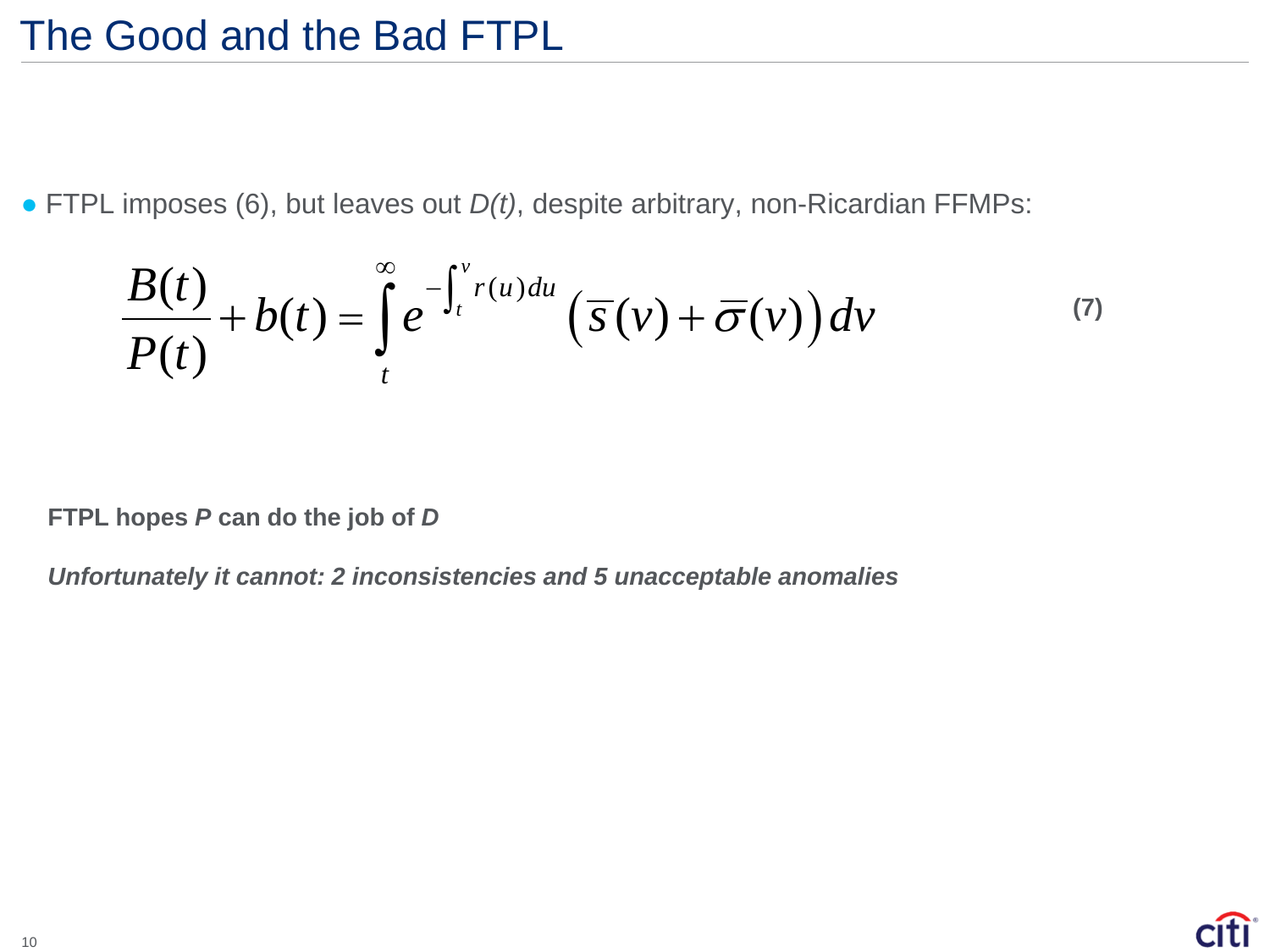### ●**Inconsistency 1:**

– The FTPL implies an overdetermined system if there is an exogenous rule for the nominal money stock.

#### ●**Inconsistency 2**

– If the price level is not freely flexible but predetermined, the FTPL implies either an overdetermined system or a system that is inconsistent in another way. Below we discuss Sims's attempt to make the real and/or nominal discount factors  $e^{-\int_t r(u)du}$  and  $e^{-\int_t i(u)du}$ ,  $v \ge t$  do the job in the FTLEA that the price level is meant to do in the FTPL.  $v^{\mu\nu}$  and  $v^{\mu}$  $e^{-\int_t^t r(u) du}$  and  $e^{-\int_t^t i(u) du}$ ,  $v \geq t$ 

**Is there an escape route from overdeterminacy for the FTPL?** Consider: (1) a flexible price level; (2) an exogenous nominal policy rate rule and an endogenous nominal money stock and (3) a positive stock of nominal bonds.

- **Anomaly 1.** The FTPL can generate a negative price level.
- **Anomaly 2.** There is no FTPL if all public debt is index-linked (or denominated in foreign currency).
- **Anomaly 3.** The FTPL can determine the price of phlogiston it can determine an equilibrium price without an associated quantity.
- **Anomaly 4.** The FTPL makes as much sense as the HTPL or the 'Mr Jones Theory of the Price Level'.
- **Anomaly 5.** When the equilibrium bond pricing equation is specified correctly with the government bond revaluation factor - there is no FTPL.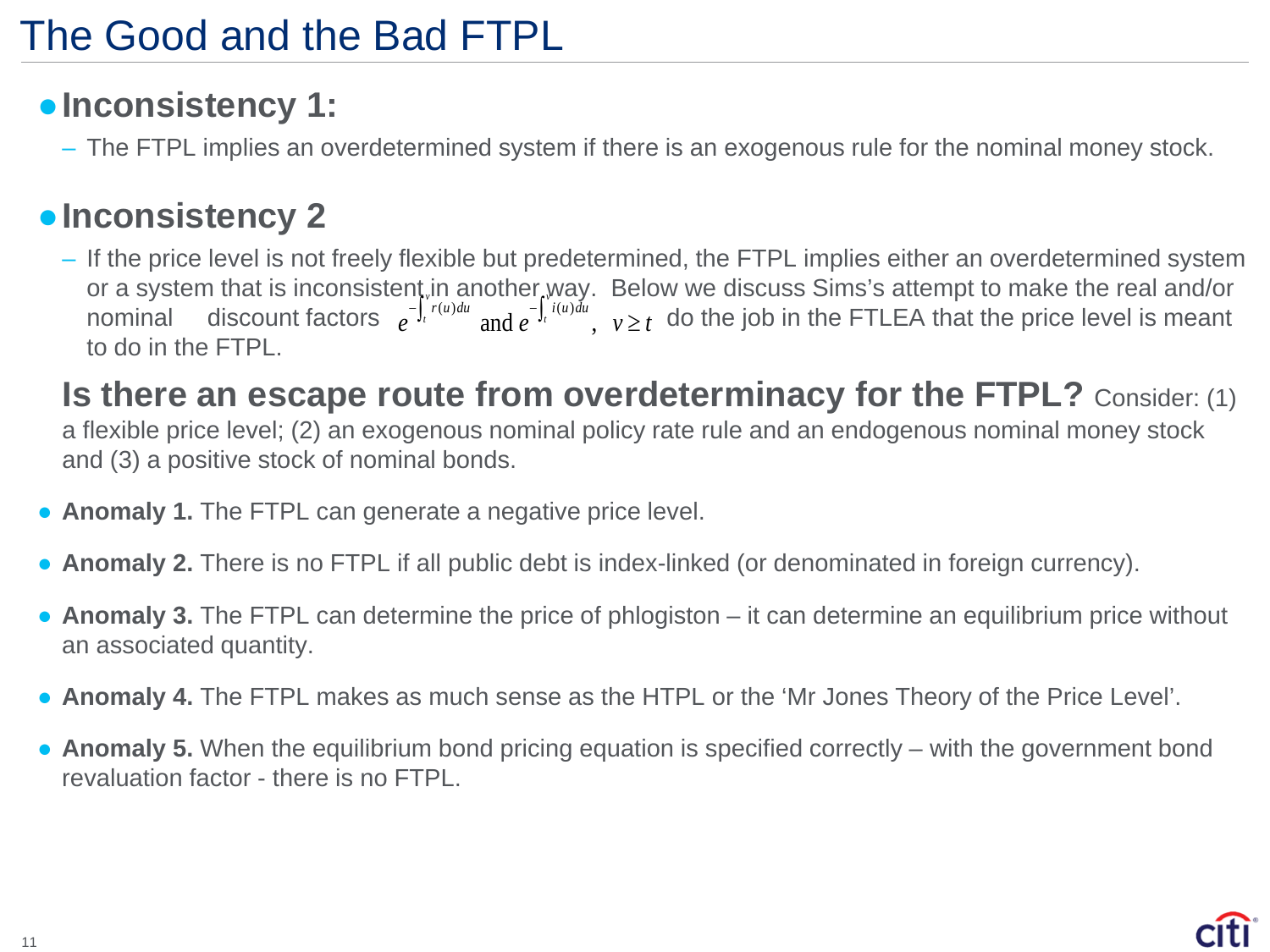Sims's FTLEA:

$$
\frac{B(t)}{P(t)} + b(t) = \int_{t}^{\infty} e^{-\int_{t}^{v} r(u) du} \left( \overline{s}(v) + \overline{\sigma}(v) \right) dv \tag{7}
$$

**The price level is predetermined. Can the real discount factor for the augmented primary surplus ensure that (7) holds always?**

**Consider the following two non-Ricardian FFMPs:**

$$
\overline{s} = s(t) + \sigma(t)
$$
  
\n
$$
i(t) = \delta + \pi(t)
$$
  
\n
$$
\delta > 0
$$
  
\nor  
\n
$$
B(t), b(t) \ge 0
$$
  
\n
$$
\overline{s} = s(t) + \sigma(t) < 0
$$
  
\n
$$
i(t) = anything at all
$$

**With the first of these FFMPs we have:**

$$
\frac{B(t)}{P(t)} + b(t) = \frac{\overline{s}}{\delta}
$$

**Equation (8) can only be satisfied by happenstance**

**(8)**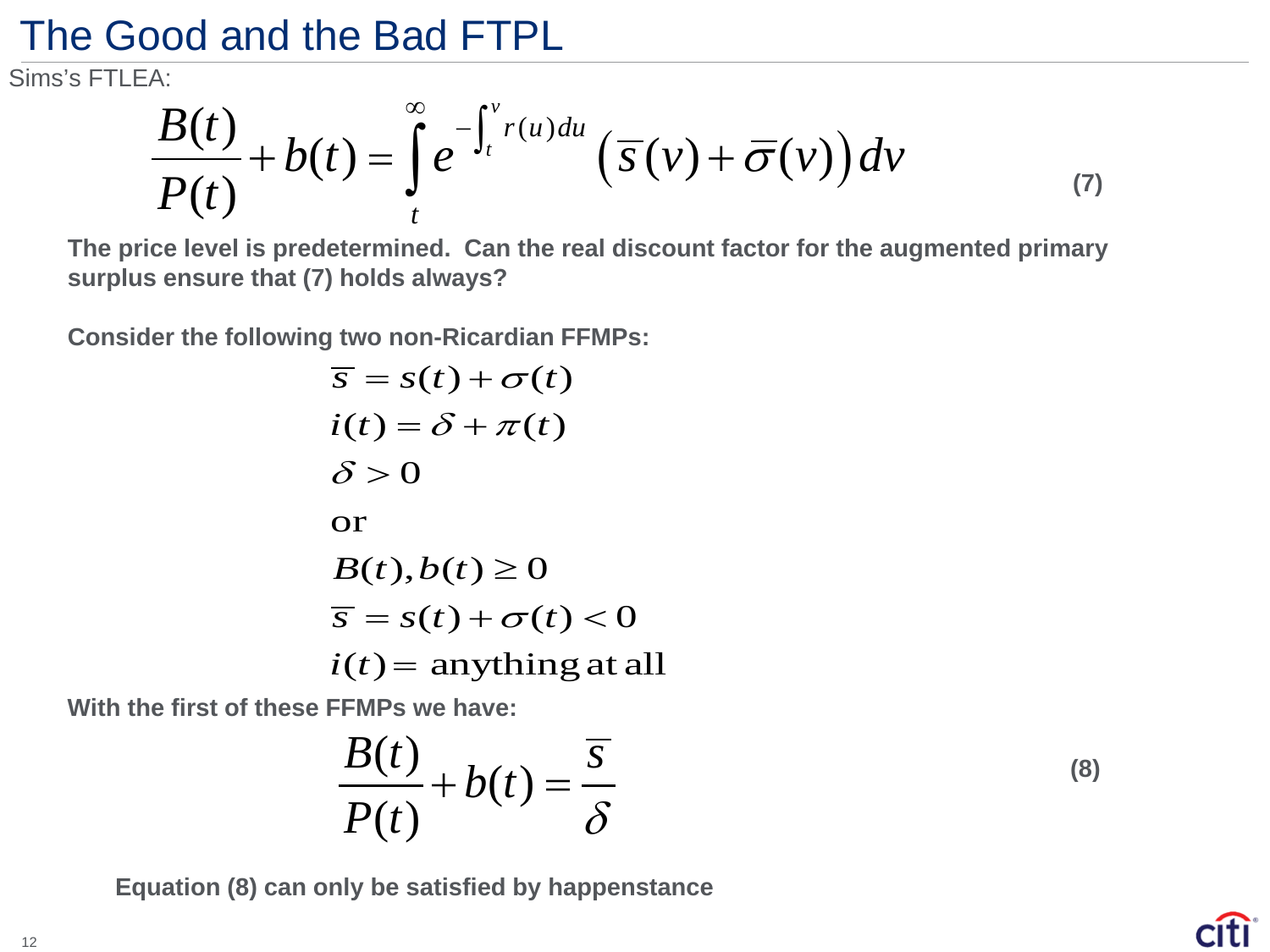• Sims's adds nominal long-maturity bonds (a consol/perpetuity paying on unit of money forever):

$$
P^{\ell}(t) = \int_{t}^{\infty} e^{-\int_{t}^{v} i(u) du} dv
$$

**The IBC of the State is now:**

$$
\frac{B(t)}{P(t)}+b(t)+\frac{B^{\ell}(t)}{P(t)}\int_{t}^{\infty}e^{-\int_{t}^{v}i(u)du}dv=\int_{t}^{\infty}e^{-\int_{t}^{v}r(u)du}\left(\overline{s}(v)+\overline{\sigma}(v)\right)dv
$$

**Consider the following two non-Ricardian FFMPs:**

$$
\overline{s} + e^{-\int_t^v \pi(u) du} \frac{B^\ell(t)}{P(t)} = s(v) + \sigma(v), \ v \ge t
$$
  
\n
$$
i(t) = \text{anything at all}
$$
  
\nor  
\n
$$
B(t), b(t), B^\ell(t) \ge 0
$$
  
\n
$$
\overline{s} = s(t) + \sigma(t) < 0
$$
  
\n
$$
i(t) = \text{anything at all}
$$

**With the first of the non-Ricardian FFMPs we return to equation (8). The second is always inconsistent.**

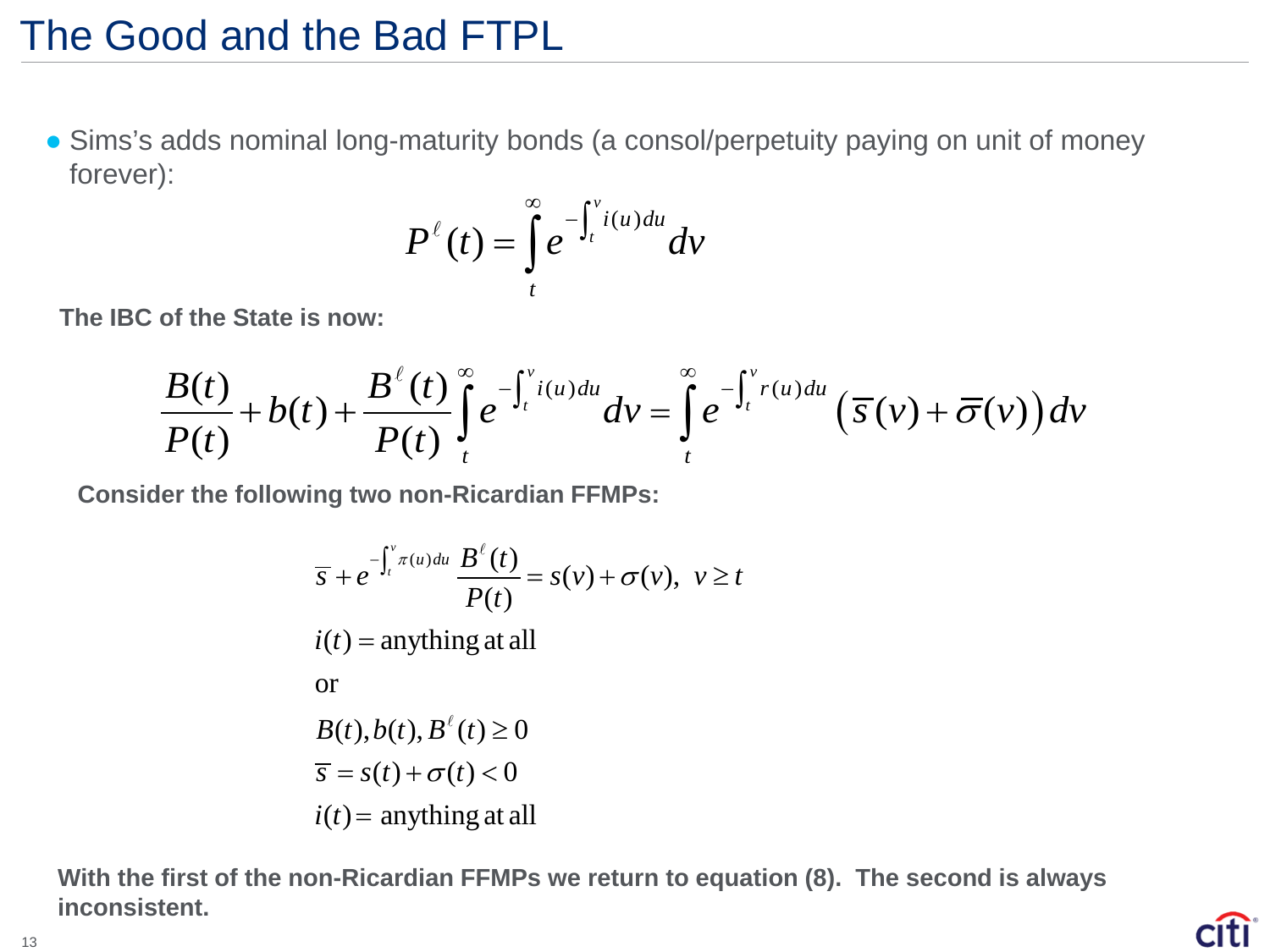• The Fiscal Theory of Seigniorage (Buiter (2007, 2014))

- Central banking is (most of the time) profitable
- The central government Treasury/MoF is the beneficial owner of the central bank
- Why is central banking profitable?
	- $\cdot$   $i > i^M$  except at ELB
	- Irredeemability of central bank money.

• Equivalent representation of IBC of State (only short nominal government bonds for simplicity):

$$
\frac{M(t)+B(t)}{P(t)} \equiv \int_{t}^{\infty} e^{-\int_{t}^{v} r(u) du} \left(s(v) + \frac{\left(i(v) - i^{M}(v)\right)M(v)}{P(v)}\right) dv + \lim_{v \to \infty} e^{-\int_{t}^{v} r(u) du} \left(\frac{M(v) + B(v)}{P(v)}\right)
$$

**With the solvency constraint in equation (4), this becomes:**

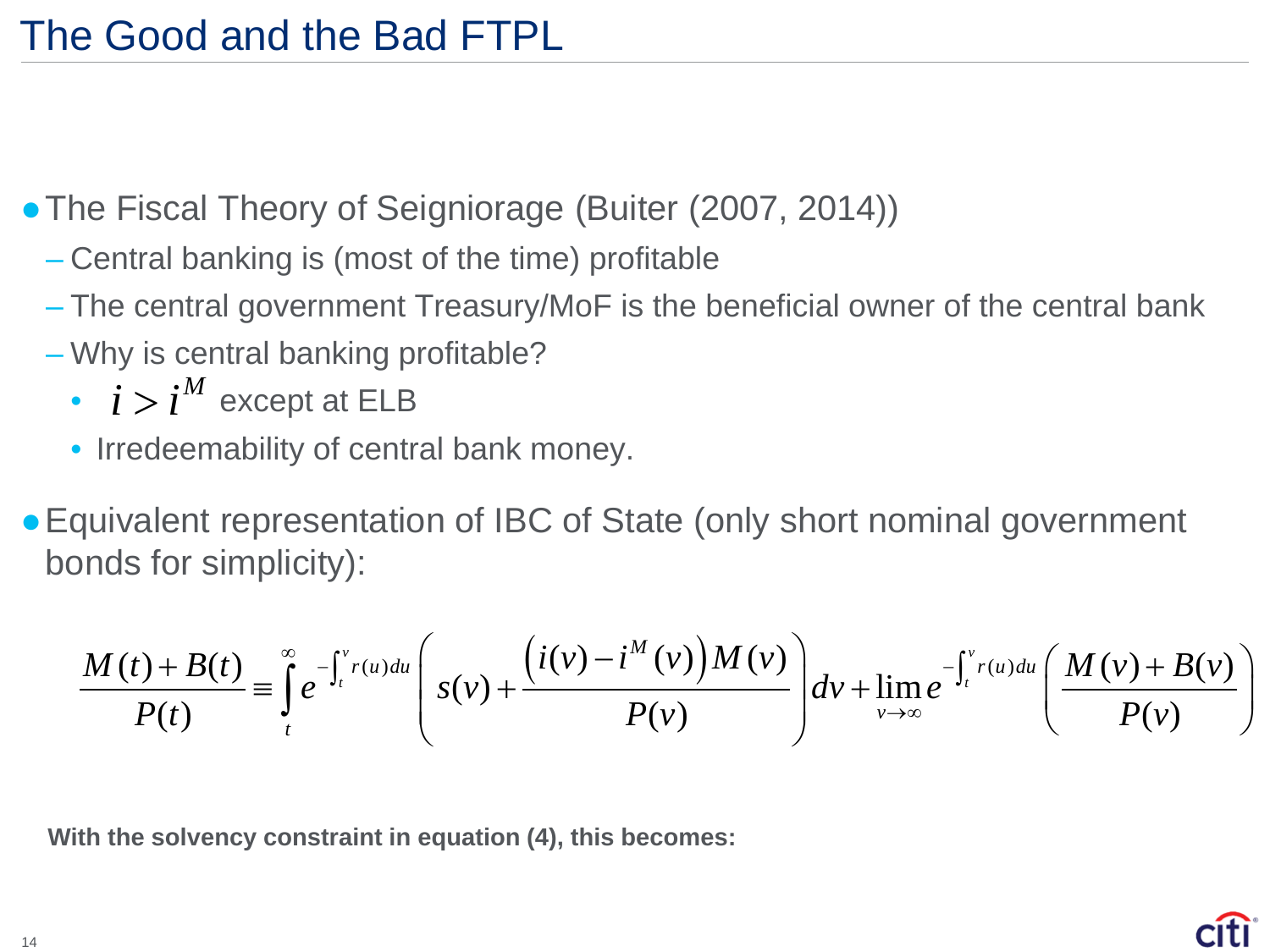$$
\frac{M(t) + B(t)}{P(t)} \leq \int_{t}^{\infty} e^{-\int_{t}^{v} r(u) du} \left( s(v) + \frac{\left(i(v) - i^{M}(v)\right)M(v)}{P(v)} \right) dv + \lim_{v \to \infty} e^{-\int_{t}^{v} r(u) du} \frac{M(v)}{P(v)}
$$
\n
$$
= \int_{t}^{\infty} e^{-\int_{t}^{v} r(u) du} \left( s(v) + \frac{\left(i(v) - i^{M}(v)\right)M(v)}{P(v)} \right) dv + \frac{1}{P(t)} \lim_{v \to \infty} e^{-\int_{t}^{v} i(u) du} M(v)
$$

• So at the ELB this becomes:

$$
\frac{M(t)+B(t)}{P(t)} \leq \int_{t}^{\infty} e^{-\int_{t}^{v} r(u) du} s(v) dv + \frac{1}{P(t)} \lim_{v\to\infty} e^{-\int_{t}^{v} i^{M}(u) du} M(v)
$$

**So helicopter money drops work (boost nominal demand) even if the economy is in a permanent liquidity trap) if you boost the money supply at time** *t* **and subsequently grow it**  at a proportional rate  $\; i^{M}$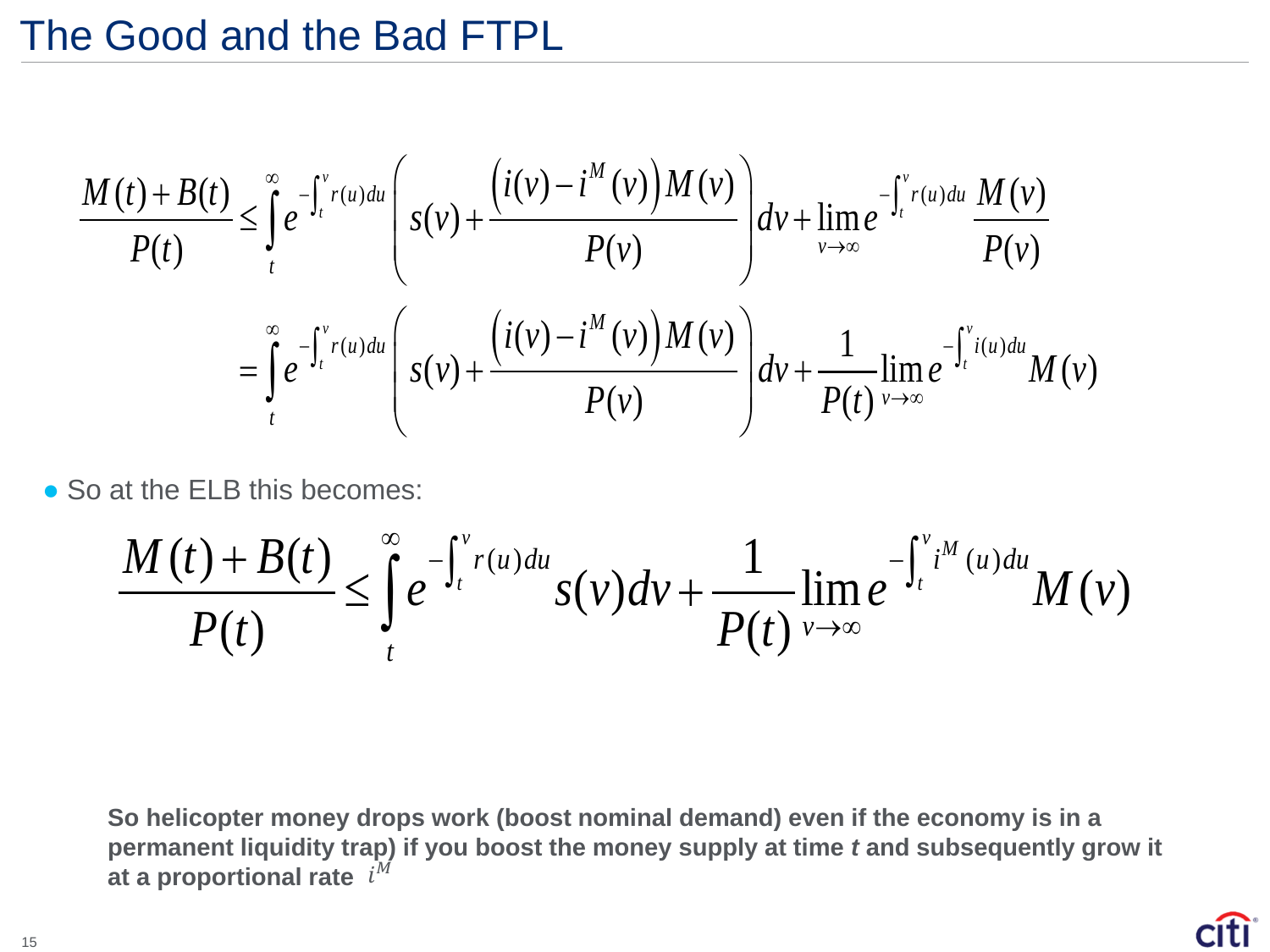#### ●**Conclusion**

–The FTPL and FTLEA are false theories. It is time to re-bury them.

–The Fiscal Theory of Seigniorage asserts that balance sheet expansion/contraction by the central bank always has a fiscal dimension. In 2015 the Fed paid about \$97.7bn in regular profits to the US Treasury. In addition, the US Congress raided the reserves of the Regional Reserve Banks to the tune of \$19.3bn – to help fund the Fixing America's Surface Transportation Act (FAST Act!).

–The FRS is very much alive.

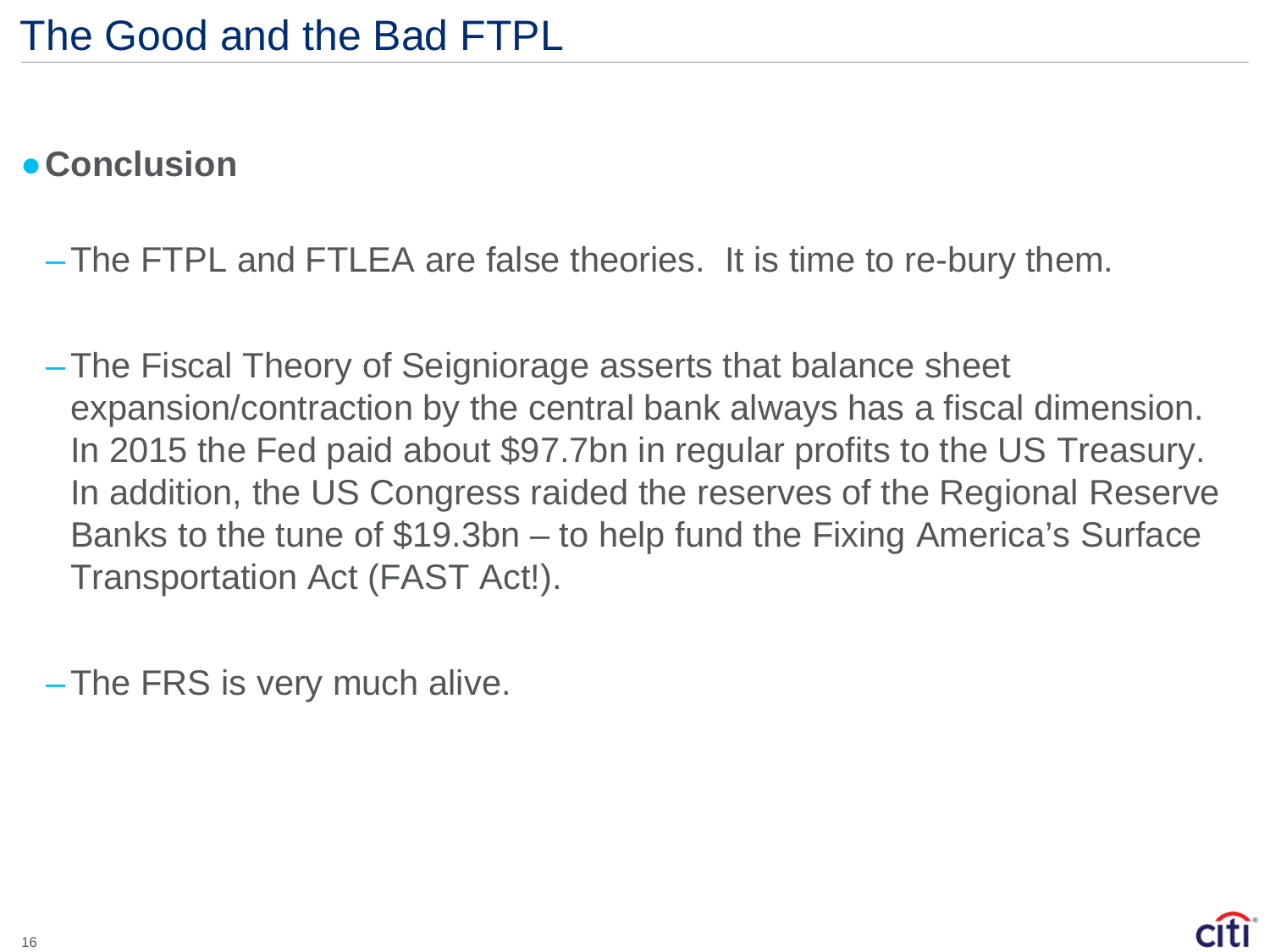#### **References**

Abai, Katsuhiki and Kiichi Murashima (2017), "On the Fiscal Theory of the Price Level", Citi Research, Economics, Japan Economics Flash, 9 February, [https://www.citivelocity.com/t/eppublic/12kGu.](https://www.citivelocity.com/t/eppublic/12kGu)

Buiter, Willem H. (1998), "The young person's guide to neutrality, price level [indeterminacy,](http://willembuiter.com/wood5.pdf) interest rate pegs, and fiscal theories of the price level," NBER Working Paper No. W6396, Feb. 1998 and CEPR Discussion Paper No. 1799, Mar. 1998.

Buiter, Willem H. (2001), "The [fallacy](http://willembuiter.com/F2.PDF) of the fiscal theory of the price level, again," Bank of England Working Paper Series No. 141, July 2001. For an abstract, click [here](http://willembuiter.com/F2ABS.PDF).

Buiter, Willem H. (2002), "The fiscal theory of the price level: A critique," *Economic Journal* 112, Jul. 2002, 459-480. For working paper version, click [here](http://willembuiter.com/ej.pdf). For an abstract, click [here.](http://willembuiter.com/ejabs.pdf)

Buiter, Willem H. (2005), "New [developments](http://willembuiter.com/hahn.pdf) in monetary economics: Two ghosts, two eccentricities, a fallacy, a mirage and a mythos", *Economic Jou*rnal 115(502), Mar. 2005, C1-C31, presented as the Royal Economic Society 2004 Hahn Lecture. For an abstract, click [here.](http://willembuiter.com/hahnab.pdf)

Buiter, Willem H. (2007), "[Seigniorage,](http://willembuiter.com/seignioragefinal.pdf)" *Economics, the Open-Access, [Open-Assessment](http://www.economics-ejournal.org/economics/journalarticles/2007-10) E-Journal*, 2007-10.

Buiter, Willem H. (2014), "The Simple Analytics of [Helicopter](http://willembuiter.com/helifinal3.pdf) Money: Why It Works - Always," in *Economics, The Open-Access, Open-Assessment E-Journal*, 8 (2014-28): 1-51.

Buiter, Willem H. (2017a), "Bad and Good 'Fiscal Theories of the Price Level'", Citi Research, Multi-Asset, Global Economics View, 17 March 2017.

Buiter, Willem H. (2017b), "The [Fallacy](http://willembuiter.com/fallacy2.pdf) of the Fiscal Theory of the Price Level - Once More", Unpublished paper, 9 April 2017. Also available as Columbia University, SIPA, CDEP and CGEG Working Paper No. 37, March 2017, [here.](http://cdep.sipa.columbia.edu/working-papers); also available as CEPR [Discussion](http://dpsubs.cepr.org/discussion-paper/882) Paper No. 11941, 27 March 2017.

Buiter, Willem H. (2017c), "The Good and the Bad Fiscal Theory of the Price Level", C.D. Deshmukh Memorial Lecture, given at the Reserve Bank of India, 11 April 2017, [http://willembuiter.com/Deshmukh.pdf.](http://willembuiter.com/Deshmukh.pdf)

Cochrane, John H. (1998). "A frictionless model of U.S. inflation", in (B.S. Bernanke and J.J. Rotemberg, eds.), *NBER Macroeconomics Annual 1998*, pp 323–84, Cambridge MA: MIT Press.

Cochrane, John H. (2001). "Long term debt and optimal policy in the fiscal theory of the price level", *Econometrica*, vol. 69, (January), pp. 69–116.

Cochrane, John H. (2005). "Money as stock", *Journal of Monetary Economics* 52(3), 501–528.

Cochrane, John H. (2016a), "Do higher interest rates raise or lower inflation", Unpublished paper, February, [https://faculty.chicagobooth.edu/john.cochrane/research/papers/fisher.pdf.](https://faculty.chicagobooth.edu/john.cochrane/research/papers/fisher.pdf)

Cochrane, John H. (2016b), "The Fiscal Theory of the Price Level and its Implications for Current Policy in the United States and Europe", paper presented at the "Next Steps for the Fiscal Theory of the Price Level" conference at the Becker Friedman Institute for Research on Economics at the University of Chicago, 1 April, [https://faculty.chicagobooth.edu/john.cochrane/research/papers/cochrane\\_fiscal\\_theory\\_panel\\_bfi.pdf.](https://faculty.chicagobooth.edu/john.cochrane/research/papers/cochrane_fiscal_theory_panel_bfi.pdf)

Cochrane, John. H. (2016c), "Next Steps for the FTPL", *The Grumpy Economist, John Cochrane's Bl*og, <http://johnhcochrane.blogspot.com/2016/04/next-steps-for-ftpl.html>. 17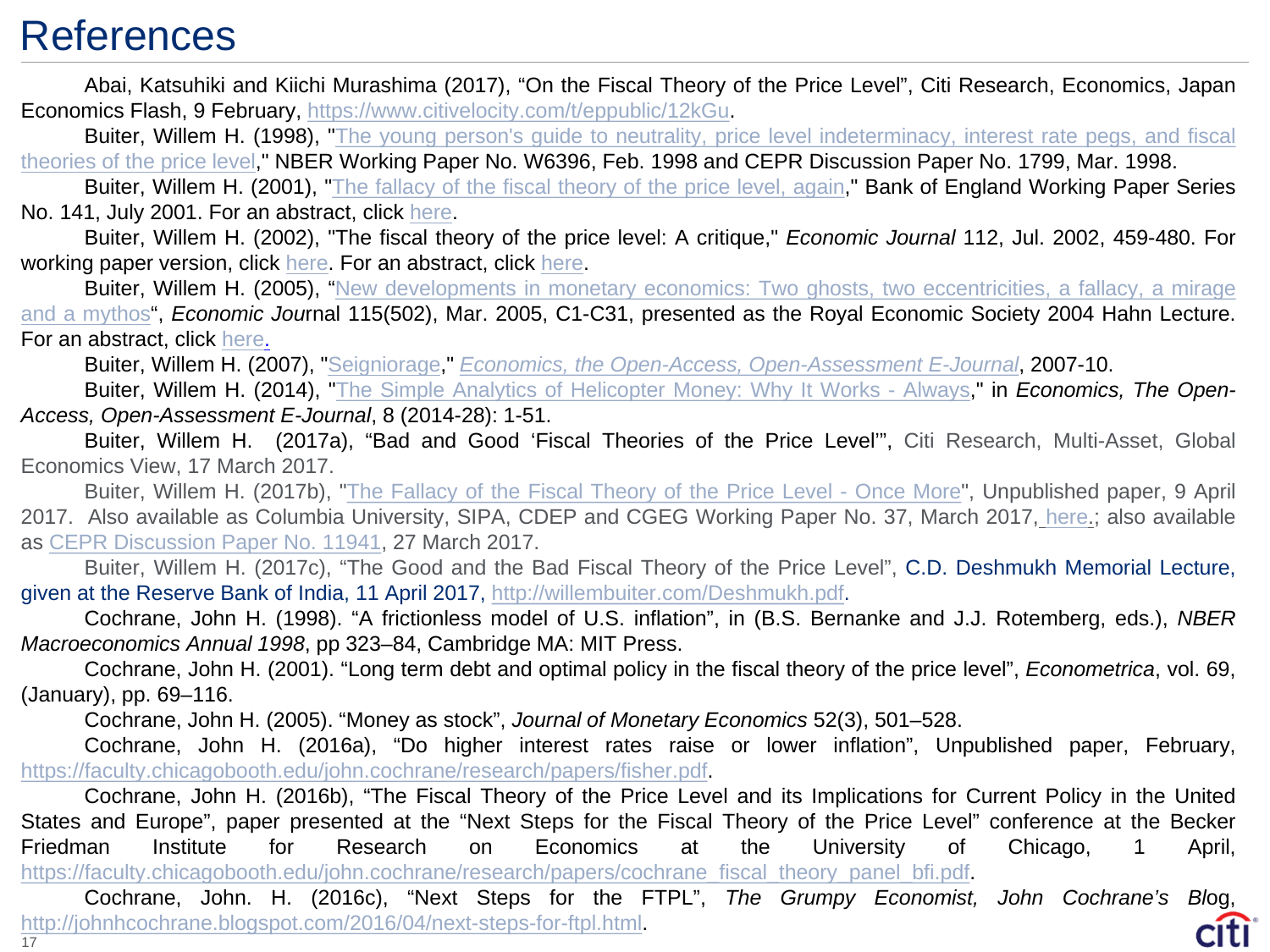#### **References**

Jacobson, Margaret, Eric Leeper and Bruce Preston (2016), "Fiscal Inflation in 1933", Lecture slides, [https://bfi.uchicago.edu/sites/default/files/file\\_uploads/BFI\\_Jacobson\\_Leeper\\_Preston.pdf.](https://bfi.uchicago.edu/sites/default/files/file_uploads/BFI_Jacobson_Leeper_Preston.pdf)

Lara Resende, André (2017), "Juros e conservadorismo intellectual", Valor Econômico, 13 January, [http://www.valor.com.br/cultura/4834784/juros-e-conservadorismo-intelectual.](http://www.valor.com.br/cultura/4834784/juros-e-conservadorismo-intelectual)

Leeper, Eric E. M. (1991): "Equilibria under 'Active' and 'Passive' Monetary and Fiscal

Policies," *Journal of Monetary Economics*, 27, 129–47.

Leeper, Eric E. M. (2015), Real Theory of the Price Level, Briefing, 21 September 2015, [https://bfi.uchicago.edu/sites/default/files/file\\_uploads/Leeper\\_Background\\_3%20copy.pdf.](https://bfi.uchicago.edu/sites/default/files/file_uploads/Leeper_Background_3%20copy.pdf)

Niepelt, D. (2004). 'The fiscal myth of the price level', Quarterly Journal of Economics, vol. 119(1) (February), pp. 277–300. Sims, Christopher. A. (1994): "A Simple Model for Study of the Determination of the Price Level and the Interaction of Monetary and Fiscal Policy," *Economic Theory*, 4, 381–99.

Sims, Christopher A. (2011): "Stepping on a Rake: The Role of Fiscal Policy in the Inflation of the 1970's," *European Economic Review* 55 (2011) 48â˘A ¸S56, 55, 48–56.

Sims, Christopher A. (2013): "Paper Money," *American Economic Review*, 103(2), 563–84.

Sims, Christopher A. (2016a): "Active fiscal, passive money equilibrium in a purely backwardlooking model," Discussion paper, Princeton University, [http://yftp/OldKeynesianFTPL/BackwardAFPM.pdf.](http://yftp/OldKeynesianFTPL/BackwardAFPM.pdf)

Sims, Christopher A. (2016b), "Making government paper a bad investment", slides presented at the "Next Steps for the Fiscal Theory of the Price Level" conference at the Becker Friedman Institute for Research on Economics at the University of Chicago, 1 April. [https://bfi.uchicago.edu/sites/default/files/file\\_uploads/6\\_MplsFedExpctns.pdf.](https://bfi.uchicago.edu/sites/default/files/file_uploads/6_MplsFedExpctns.pdf)

Sims, Christopher A. (2016c), "Fiscal policy, monetary policy and central bank independence", paper presented at the Kansas Citi Fed Jackson Hole Conference, August 26, 2016.

Woodford, Michael. (1994). "Monetary policy and price level determinacy in a cash-in-advance economy". *Economic Theory* 4(3), 345–380.

Woodford, Michael. (1995): "Price Level Determinacy Without Control of a Monetary Aggregate," *Carnegie-Rochester Conference Series on Public Policy*, 43, 1–46.

Woodford, Michael (2001): "Fiscal Requirements for Price Stability," *Journal of Money, Credit and Banking*, 33(1), 669–728.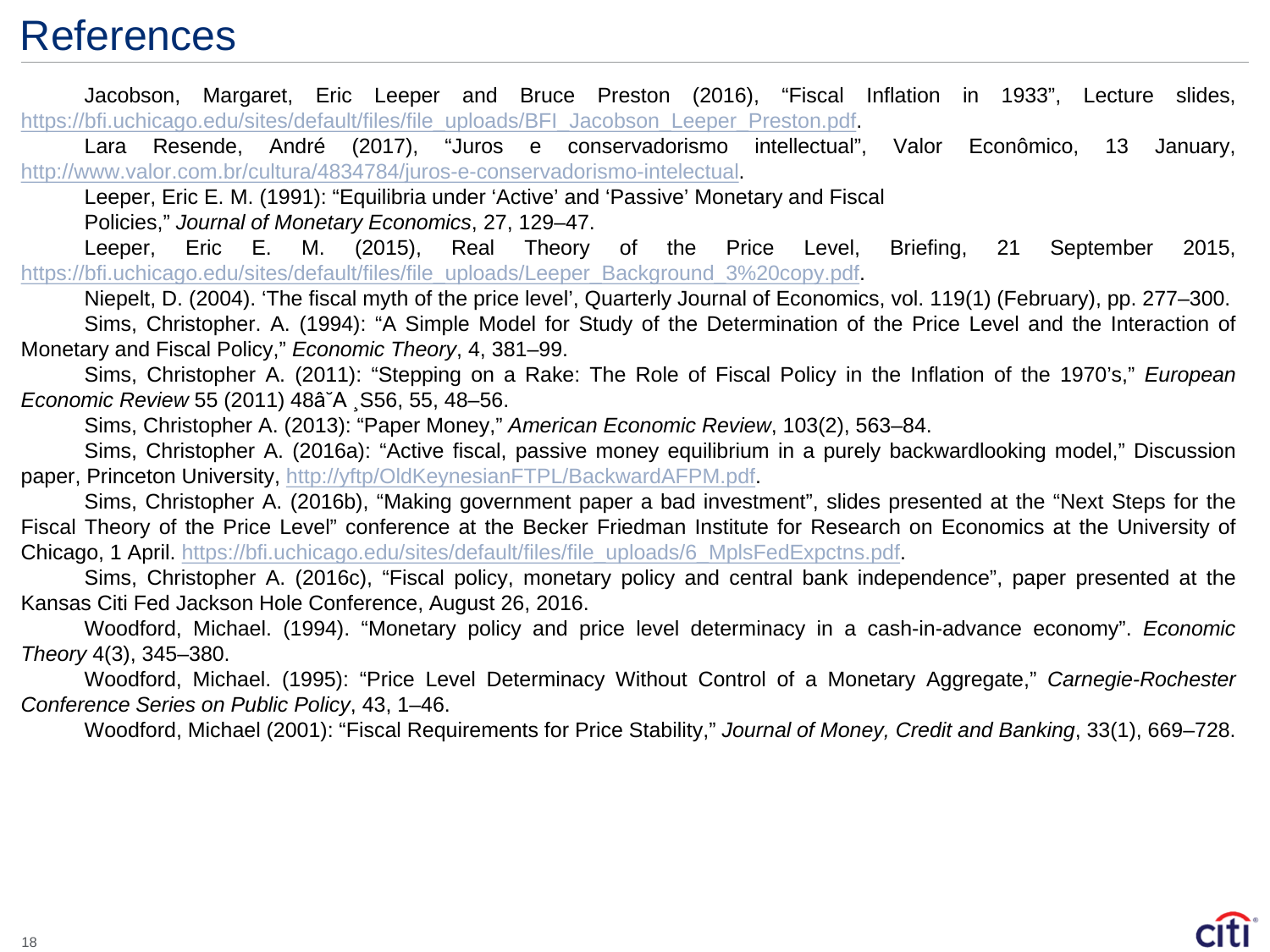#### **Appendix A-1**

#### **Analyst Certification**

**The research analysts primarily responsible for the preparation and content of this research report are either (i) designated by "AC" in the author block or (ii) listed in bold alongside content which is attributable to that analyst. If multiple AC analysts are designated in the author block, each analyst is certifying with respect to the entire research report other than (a) content attributable to another AC certifying analyst listed in bold alongside the content and (b) views expressed solely with respect to a specific issuer which are attributable to another AC certifying analyst identified in the price charts or rating history tables for that issuer shown below. Each of these analysts certify, with respect to the sections of the report for which they are responsible: (1) that the views expressed therein accurately reflect their personal views about each issuer and security referenced and were prepared in an independent manner, including with respect to Citigroup Global Markets Inc. and its affiliates; and (2) no part of the research analyst's compensation was, is, or will be, directly or indirectly, related to the specific recommendations or views expressed by that research analyst in this report.**

#### **IMPORTANT DISCLOSURES**

**Disclosure for investors in the Republic of Turkey:** Under Capital Markets Law of Turkey (Law No: 6362), the investment information, comments and advices given herein are not part of investment advisory activity. Investment advisory services are provided by authorized institutions to persons and entities privately by considering their risk and return preferences. Whereas the comments and advices included herein are of general nature. Therefore, they may not fit to your financial situation and risk and return preferences. For this reason, making an investment decision only by relying on the information given herein may not give rise to results that fit your expectations. Furthermore, Citi Research is a division of Citigroup Global Markets Inc. (the "Firm"), which does and seeks to do business with companies and/or trades on securities covered in this research reports. As a result, investors should be aware that the Firm may have a conflict of interest that could affect the objectivity of this report.

Analysts' compensation is determined by Citi Research management and Citigroup's senior management and is based upon activities and services intended to benefit the investor clients of Citigroup Global Markets Inc. and its affiliates (the "Firm"). Compensation is not linked to specific transactions or recommendations. Like all Firm employees, analysts receive compensation that is impacted by overall Firm profitability which includes investment banking, sales and trading, and principal trading revenues. One factor in equity research analyst compensation is arranging corporate access events between institutional clients and the management teams of covered companies. Typically, company management is more likely to participate when the analyst has a positive view of the company.

For securities recommended in the Product in which the Firm is not a market maker, the Firm is a liquidity provider in the issuers' financial instruments and may act as principal in connection with such transactions. The Firm is a regular issuer of traded financial instruments linked to securities that may have been recommended in the Product. The Firm regularly trades in the securities of the issuer(s) discussed in the Product. The Firm may engage in securities transactions in a manner inconsistent with the Product and, with respect to securities covered by the Product, will buy or sell from customers on a principal basis.

For important disclosures (including copies of historical disclosures) regarding the companies that are the subject of this Citi Research product ("the Product"), please contact Citi Research, 388 Greenwich Street, 28th Floor, New York, NY, 10013, Attention: Legal/Compliance [E6WYB6412478]. In addition, the same important disclosures, with the exception of the Valuation and Risk assessments and historical disclosures, are contained on the Firm's disclosure website at https://www.citivelocity.com/cvr/eppublic/citi\_research\_disclosures. Valuation and Risk assessments can be found in the text of the most recent research note/report regarding the subject company. Pursuant to the Market Abuse Regulation a history of all Citi Research recommendations published during the preceding 12-month period can be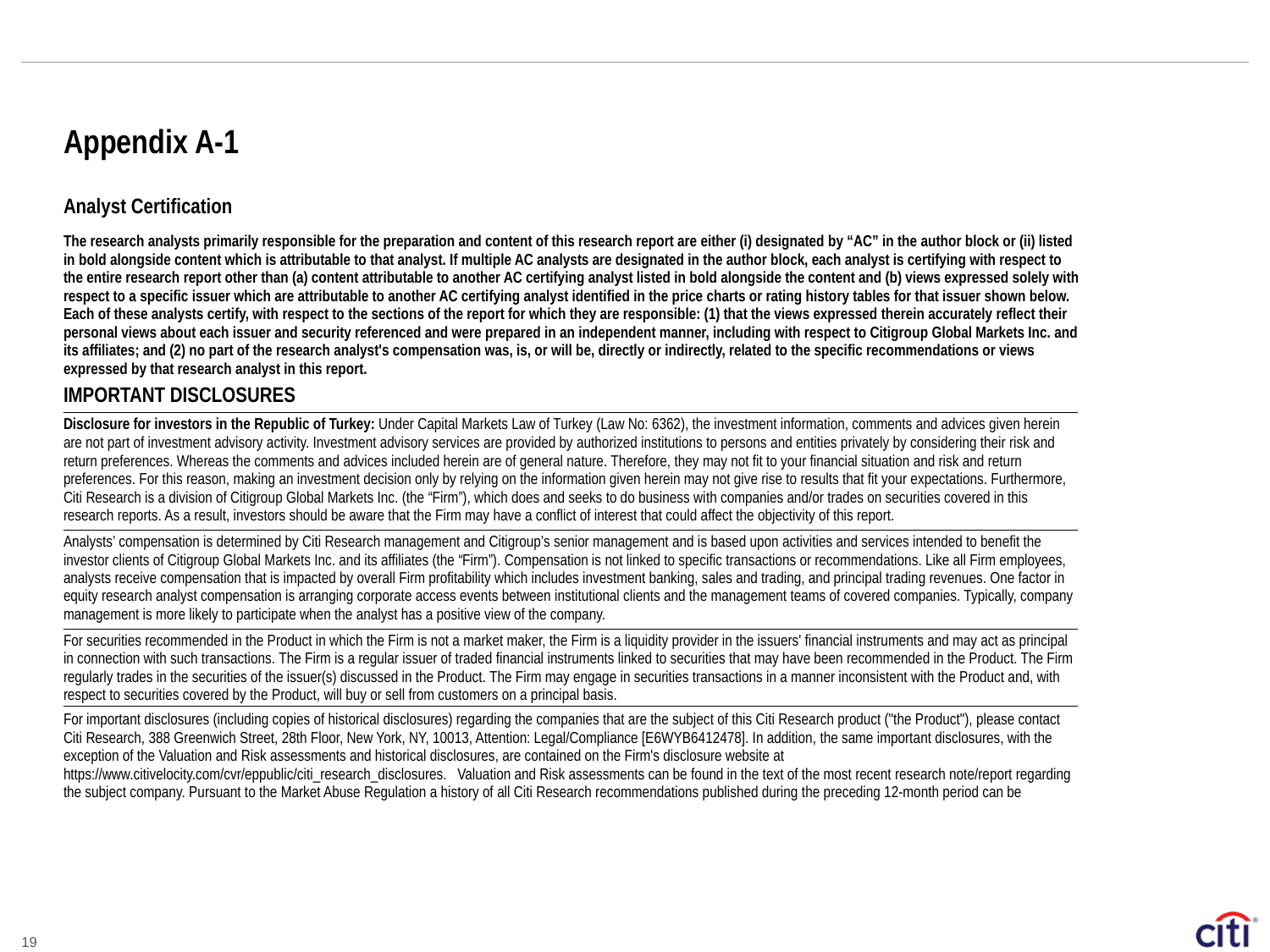accessed via Citi Velocity (https://www.citivelocity.com/cv2) or your standard distribution portal. Historical disclosures (for up to the past three years) will be provided upon request.

#### **NON-US RESEARCH ANALYST DISCLOSURES**

Non-US research analysts who have prepared this report (i.e., all research analysts listed below other than those identified as employed by Citigroup Global Markets Inc.) are not registered/qualified as research analysts with FINRA. Such research analysts may not be associated persons of the member organization and therefore may not be subject to the FINRA Rule 2241 restrictions on communications with a subject company, public appearances and trading securities held by a research analyst account. The legal entities employing the authors of this report are listed below:

Citigroup Global Markets Inc Willem Buiter

#### **OTHER DISCLOSURES**

Any price(s) of instruments mentioned in recommendations are as of the prior day's market close on the primary market for the instrument, unless otherwise stated.

European regulations require that where a recommendation differs from any of the author's previous recommendations concerning the same financial instrument or issuer that has been published during the preceding 12-month period that the change(s) and the date of that previous recommendation are indicated. Please refer to the trade history in the published research or contact the research analyst.

European regulations require that a firm must establish, implement and make available a policy for managing conflicts of interest arising as a result of publication or distribution of investment research. The policy applicable to Citi Research's Products can be found at https://www.citivelocity.com/cvr/eppublic/citi\_research\_disclosures.

The proportion of all Citi Research fundamental research recommendations that were the equivalent to "Buy","Hold","Sell" at the end of each quarter over the prior 12 months (with the % of these that had received investment firm services from Citi in the prior 12 months shown in brackets) is as follows: Q4 2016 Buy 31% (71%), Hold 45% (64%), Sell 24% (58%); Q3 2016 Buy 32% (68%), Hold 44% (64%), Sell 24% (61%); Q2 2016 Buy 31% (68%), Hold 45% (63%), Sell 24% (61%); Q1 2016 Buy 31% (67%), Hold 45% (63%), Sell 24% (61%).

Citigroup Global Markets India Private Limited and/or its affiliates may have, from time to time, actual or beneficial ownership of 1% or more in the debt securities of the subject issuer.

Citi Research generally disseminates its research to the Firm's global institutional and retail clients via both proprietary (e.g., Citi Velocity and Citi Personal Wealth Management) and non-proprietary electronic distribution platforms. Certain research may be disseminated only via the Firm's proprietary distribution platforms; however such research will not contain changes to earnings forecasts, target price, investment or risk rating or investment thesis or be otherwise inconsistent with the author's previously published research. Certain research is made available only to institutional investors to satisfy regulatory requirements. Individual Citi Research analysts may also opt to circulate published research to one or more clients by email; such email distribution is discretionary and is done only after the research has been disseminated. The level and types of services provided by Citi Research analysts to clients may vary depending on various factors such as the client's individual preferences as to the frequency and manner of receiving communications from analysts, the client's risk profile and investment focus and perspective (e.g. market-wide, sector specific, long term, short-term etc.), the size and scope of the overall client relationship with the Firm and legal and regulatory constraints.

Pursuant to Comissão de Valores Mobiliários Rule 483, Citi is required to disclose whether a Citi related company or business has a commercial relationship with the subject company. Considering that Citi operates multiple businesses in more than 100 countries around the world, it is likely that Citi has a commercial relationship with the subject company.

Securities recommended, offered, or sold by the Firm: (i) are not insured by the Federal Deposit Insurance Corporation; (ii) are not deposits or other obligations of any insured depository institution (including Citibank); and (iii) are subject to investment risks, including the possible loss of the principal amount invested. The Product is for informational purposes only and is not intended as an offer or solicitation for the purchase or sale of a security. Any decision to purchase securities mentioned in the Product must take into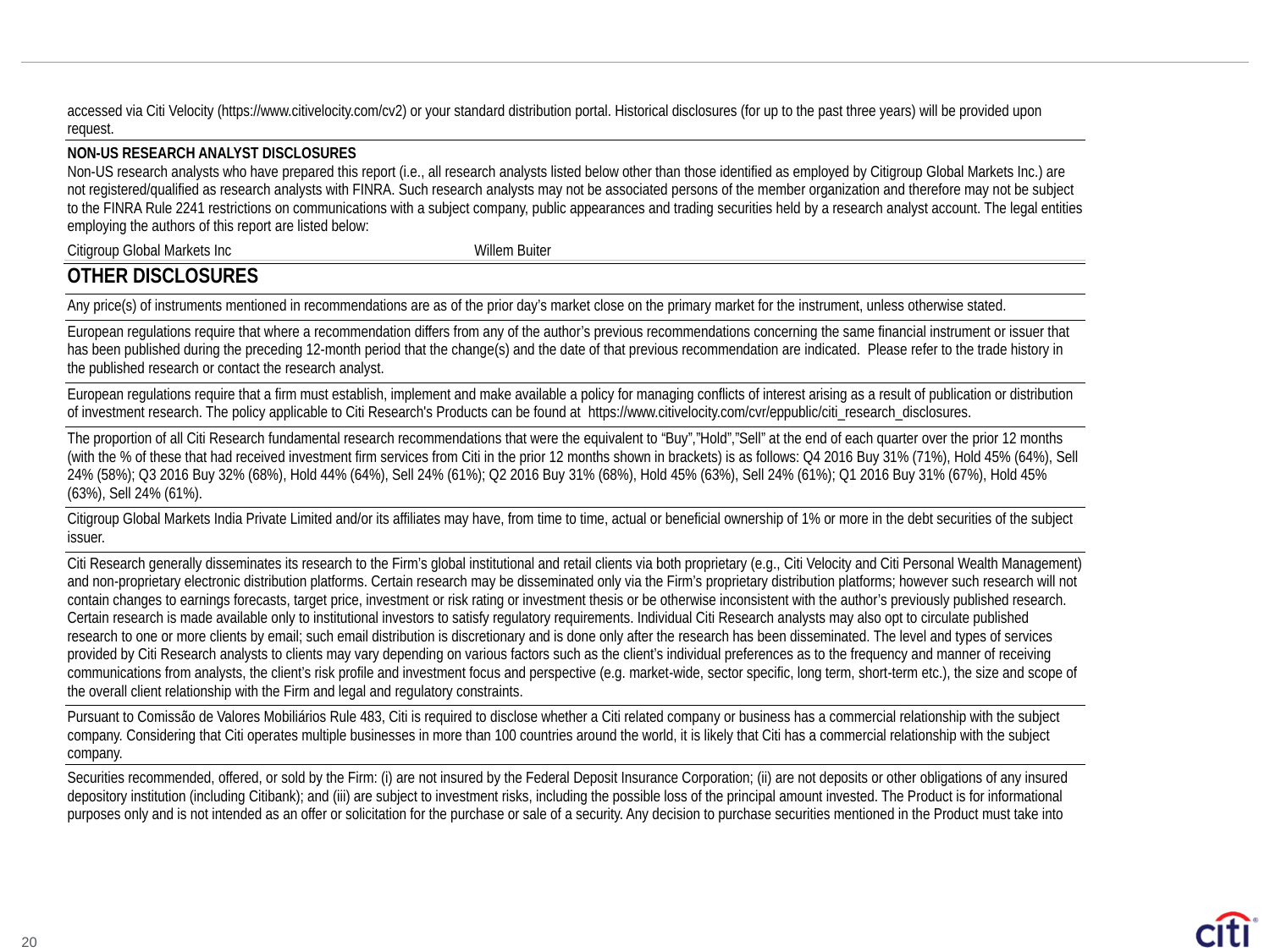account existing public information on such security or any registered prospectus. Although information has been obtained from and is based upon sources that the Firm believes to be reliable, we do not quarantee its accuracy and it may be incomplete and condensed. Note, however, that the Firm has taken all reasonable steps to determine the accuracy and completeness of the disclosures made in the Important Disclosures section of the Product. The Firm's research department has received assistance from the subject company(ies) referred to in this Product including, but not limited to, discussions with management of the subject company(ies). Firm policy prohibits research analysts from sending draft research to subject companies. However, it should be presumed that the author of the Product has had discussions with the subject company to ensure factual accuracy prior to publication. All opinions, projections and estimates constitute the judgment of the author as of the date of the Product and these, plus any other information contained in the Product, are subject to change without notice. Prices and availability of financial instruments also are subject to change without notice. Notwithstanding other departments within the Firm advising the companies discussed in this Product, information obtained in such role is not used in the preparation of the Product. Although Citi Research does not set a predetermined frequency for publication, if the Product is a fundamental equity or credit research report, it is the intention of Citi Research to provide research coverage of the covered issuers, including in response to news affecting the issuer. For non-fundamental research reports, Citi Research may not provide regular updates to the views, recommendations and facts included in the reports. Notwithstanding that Citi Research maintains coverage on, makes recommendations concerning or discusses issuers, Citi Research may be periodically restricted from referencing certain issuers due to legal or policy reasons. Citi Research may provide different research products and services to different classes of customers (for example, based upon long-term or short-term investment horizons) that may lead to differing conclusions or recommendations that could impact the price of a security contrary to the recommendations in the alternative research product, provided that each is consistent with the rating system for each respective product.

Investing in non-U.S. securities, including ADRs, may entail certain risks. The securities of non-U.S. issuers may not be registered with, nor be subject to the reporting requirements of the U.S. Securities and Exchange Commission. There may be limited information available on foreign securities. Foreign companies are generally not subject to uniform audit and reporting standards, practices and requirements comparable to those in the U.S. Securities of some foreign companies may be less liquid and their prices more volatile than securities of comparable U.S. companies. In addition, exchange rate movements may have an adverse effect on the value of an investment in a foreign stock and its corresponding dividend payment for U.S. investors. Net dividends to ADR investors are estimated, using withholding tax rates conventions, deemed accurate, but investors are urged to consult their tax advisor for exact dividend computations. Investors who have received the Product from the Firm may be prohibited in certain states or other jurisdictions from purchasing securities mentioned in the Product from the Firm. Please ask your Financial Consultant for additional details. Citigroup Global Markets Inc. takes responsibility for the Product in the United States. Any orders by US investors resulting from the information contained in the Product may be placed only through Citigroup Global Markets Inc.

**Important Disclosures for Bell Potter Customers:** Bell Potter is making this Product available to its clients pursuant to an agreement with Citigroup Global Markets Australia Pty Limited. Neither Citigroup Global Markets Australia Pty Limited nor any of its affiliates has made any determination as to the suitability of the information provided herein and clients should consult with their Bell Potter financial advisor before making any investment decision.

**The Citigroup legal entity that takes responsibility for the production of the Product is the legal entity which the first named author is employed by.** The Product is made available in **Australia** through Citigroup Global Markets Australia Pty Limited. (ABN 64 003 114 832 and AFSL No. 240992), participant of the ASX Group and regulated by the Australian Securities & Investments Commission. Citigroup Centre, 2 Park Street, Sydney, NSW 2000. Citigroup Global Markets Australia Pty Limited is not an Authorised Deposit-Taking Institution under the Banking Act 1959, nor is it regulated by the Australian Prudential Regulation Authority. The Product is made available in Australia to Private Banking wholesale clients through Citigroup Pty Limited (ABN 88 004 325 080 and AFSL 238098). Citigroup Pty Limited provides all financial product advice to Australian Private Banking wholesale clients through bankers and relationship managers. If there is any doubt about the suitability of investments held in Citigroup Private Bank accounts, investors should contact the Citigroup Private Bank in Australia. Citigroup companies may compensate affiliates and their representatives for providing products and services to clients. The Product is made available in **Brazil** by Citigroup Global Markets Brasil - CCTVM SA, which is regulated by CVM - Comissão de Valores Mobiliários ("CVM"), BACEN - Brazilian Central Bank, APIMEC - Associação dos Analistas e Profissionais de Investimento do Mercado de Capitais and ANBIMA – Associação Brasileira das Entidades dos Mercados Financeiro e de Capitais. Av. Paulista, 1111 - 14º andar(parte) - CEP: 01311920 - São Paulo - SP. If the Product is being made available in certain provinces of Canada by Citigroup Global Markets (Canada) Inc. ("CGM Canada"), CGM Canada has approved the Product. Citigroup Place, 123 Front Street West, Suite 1100,

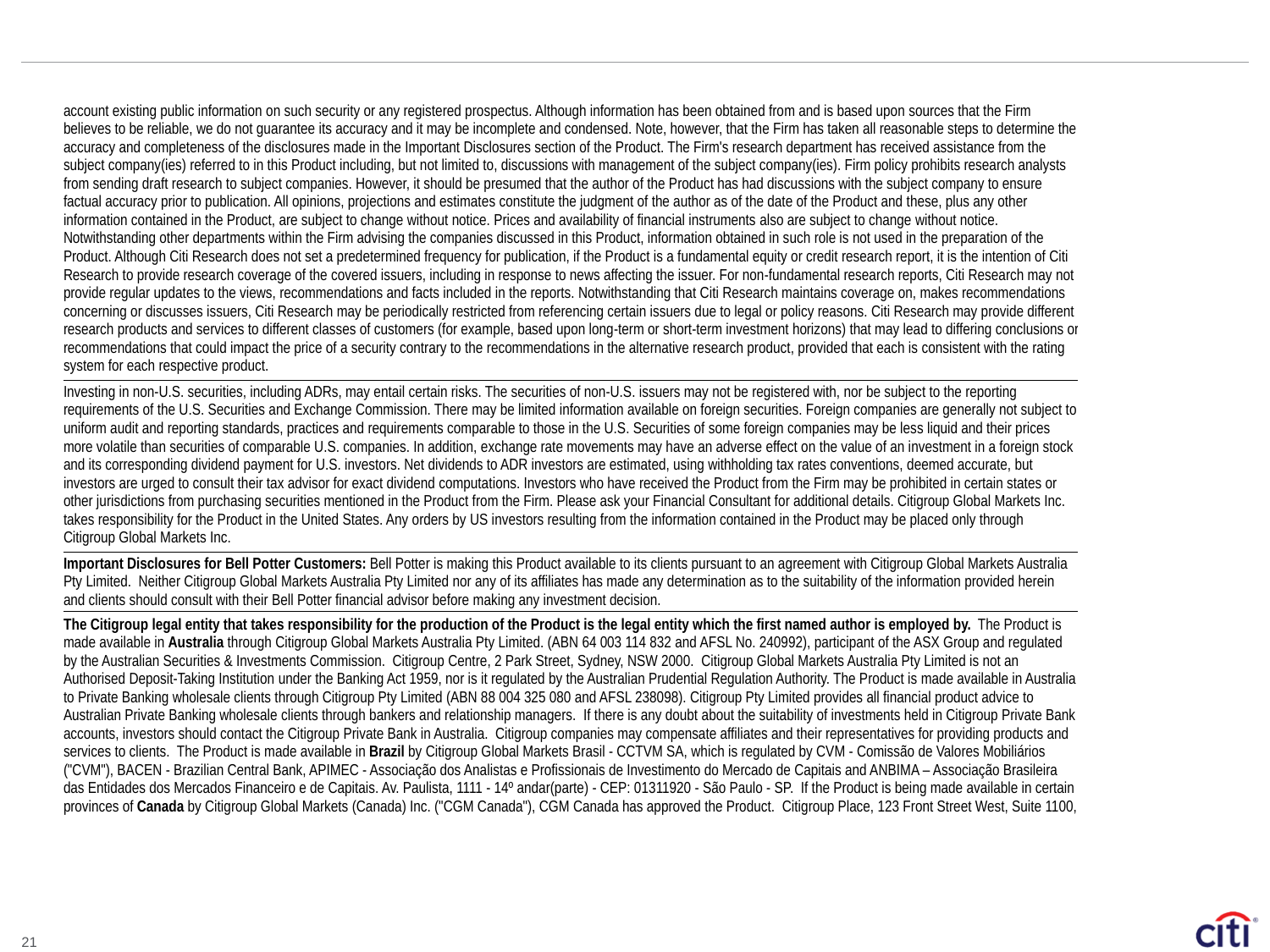Toronto, Ontario M5J 2M3. This product is available in **Chile** through Banchile Corredores de Bolsa S.A., an indirect subsidiary of Citigroup Inc., which is regulated by the Superintendencia de Valores y Seguros. Agustinas 975, piso 2, Santiago, Chile. The Product is distributed in **Germany** by Citigroup Global Markets Deutschland AG ("CGMD"), which is regulated by Bundesanstalt fuer Finanzdienstleistungsaufsicht (BaFin). CGMD, Reuterweg 16, 60323 Frankfurt am Main. Research which relates to "securities" (as defined in the Securities and Futures Ordinance (Cap. 571 of the Laws of Hong Kong)) is issued in **Hong Kong** by, or on behalf of, Citigroup Global Markets Asia Limited which takes full responsibility for its content. Citigroup Global Markets Asia Ltd. is regulated by Hong Kong Securities and Futures Commission. If the Research is made available through Citibank, N.A., Hong Kong Branch, for its clients in Citi Private Bank, it is made available by Citibank N.A., Citibank Tower, Citibank Plaza, 3 Garden Road, Hong Kong. Citibank N.A. is regulated by the Hong Kong Monetary Authority. Please contact your Private Banker in Citibank N.A., Hong Kong, Branch if you have any queries on or any matters arising from or in connection with this document. The Product is made available in **India** by Citigroup Global Markets India Private Limited (CGM), which is regulated by the Securities and Exchange Board of India (SEBI), as a Research Analyst (SEBI Registration No. INH000000438). CGM is also actively involved in the business of merchant banking, stock brokerage, and depository participant, in India, and is registered with SEBI in this regard. CGM's registered office is at 1202, 12th Floor, FIFC, G Block, Bandra Kurla Complex, Bandra East, Mumbai – 400051. CGM's Corporate Identity Number is U99999MH2000PTC126657, and its contact details are: Tel:+9102261759999 Fax:+9102261759961. The Product is made available in **Indonesia** through PT Citigroup Securities Indonesia. 5/F, Citibank Tower, Bapindo Plaza, Jl. Jend. Sudirman Kav. 54-55, Jakarta 12190. Neither this Product nor any copy hereof may be distributed in Indonesia or to any Indonesian citizens wherever they are domiciled or to Indonesian residents except in compliance with applicable capital market laws and regulations. This Product is not an offer of securities in Indonesia. The securities referred to in this Product have not been registered with the Capital Market and Financial Institutions Supervisory Agency (BAPEPAM-LK) pursuant to relevant capital market laws and regulations, and may not be offered or sold within the territory of the Republic of Indonesia or to Indonesian citizens through a public offering or in circumstances which constitute an offer within the meaning of the Indonesian capital market laws and regulations. The Product is made available in **Israel** through Citibank NA, regulated by the Bank of Israel and the Israeli Securities Authority. Citibank, N.A, Platinum Building, 21 Ha'arba'ah St, Tel Aviv, Israel. The Product is made available in **Italy** by Citigroup Global Markets Limited, which is authorised by the PRA and regulated by the FCA and the PRA. Via dei Mercanti, 12, Milan, 20121, Italy. The Product is made available in **Japan** by Citigroup Global Markets Japan Inc. ("CGMJ"), which is regulated by Financial Services Agency, Securities and Exchange Surveillance Commission, Japan Securities Dealers Association, Tokyo Stock Exchange and Osaka Securities Exchange. Shin-Marunouchi Building, 1-5-1 Marunouchi, Chiyoda-ku, Tokyo 100-6520 Japan. If the Product was distributed by SMBC Nikko Securities Inc. it is being so distributed under license. In the event that an error is found in an CGMJ research report, a revised version will be posted on the Firm's Citi Velocity website. If you have questions regarding Citi Velocity, please call (81 3) 6270-3019 for help. The Product is made available in **Korea** by Citigroup Global Markets Korea Securities Ltd., which is regulated by the Financial Services Commission, the Financial Supervisory Service and the Korea Financial Investment Association (KOFIA). Citibank Building, 39 Da-dong, Jung-gu, Seoul 100-180, Korea. KOFIA makes available registration information of research analysts on its website. Please visit the following website if you wish to find KOFIA registration information on research analysts of Citigroup Global Markets Korea Securities Ltd. http://dis.kofia.or.kr/websquare/index.jsp?w2xPath=/wq/fundMgr/DISFundMgrAnalystList.xml&divisionId=MDIS03002002000000&serviceId=SDIS03002002000. The Product is made available in Korea by Citibank Korea Inc., which is regulated by the Financial Services Commission and the Financial Supervisory Service. Address is Citibank Building, 39 Da-dong, Jung-gu, Seoul 100-180, Korea. The Product is made available in **Malaysia** by Citigroup Global Markets Malaysia Sdn Bhd (Company No. 460819-D) ("CGMM") to its clients and CGMM takes responsibility for its contents. CGMM is regulated by the Securities Commission of Malaysia. Please contact CGMM at Level 43 Menara Citibank, 165 Jalan Ampang, 50450 Kuala Lumpur, Malaysia in respect of any matters arising from, or in connection with, the Product. The Product is made available in **Mexico** by Acciones y Valores Banamex, S.A. De C. V., Casa de Bolsa, Integrante del Grupo Financiero Banamex ("Accival") which is a wholly owned subsidiary of Citigroup Inc. and is regulated by Comision Nacional Bancaria y de Valores. Reforma 398, Col. Juarez, 06600 Mexico, D.F. In **New Zealand** the Product is made available to 'wholesale clients' only as defined by s5C(1) of the Financial Advisers Act 2008 ('FAA') through Citigroup Global Markets Australia Pty Ltd (ABN 64 003 114 832 and AFSL No. 240992), an overseas financial adviser as defined by the FAA, participant of the ASX Group and regulated by the Australian Securities & Investments Commission. Citigroup Centre, 2 Park Street, Sydney, NSW 2000. The Product is made available in **Pakistan** by Citibank N.A. Pakistan branch, which is regulated by the State Bank of Pakistan and Securities Exchange Commission, Pakistan. AWT Plaza, 1.1. Chundrigar Road, P.O. Box 4889, Karachi-74200. The Product is made available in the **Philippines** through Citicorp Financial Services and Insurance Brokerage Philippines, Inc., which is regulated by the Philippines Securities and Exchange Commission. 20th Floor Citibank Square Bldg. The Product is made available in the Philippines through Citibank NA Philippines branch, Citibank Tower, 8741 Paseo De Roxas, Makati City, Manila. Citibank NA Philippines NA is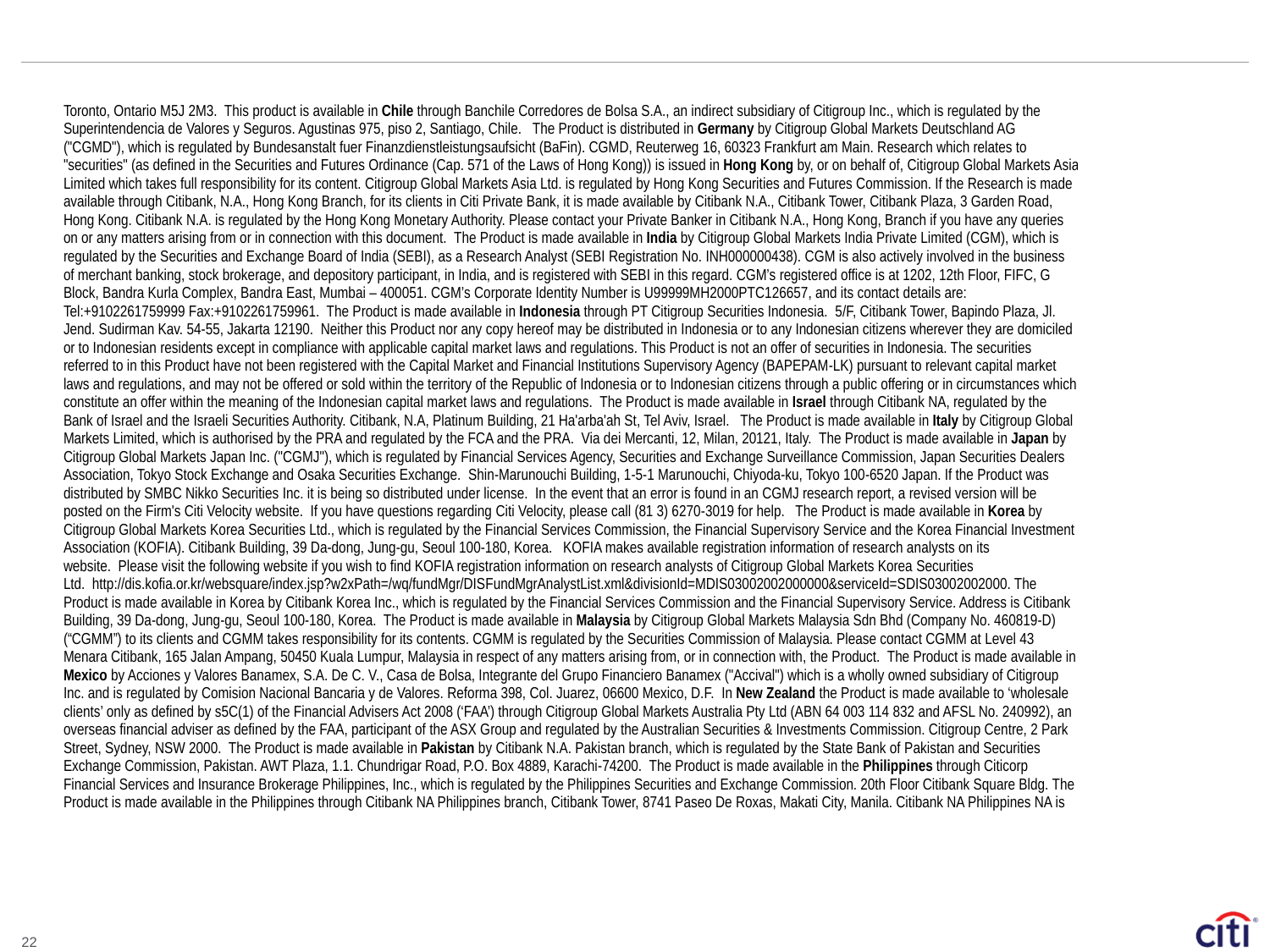regulated by The Bangko Sentral ng Pilipinas. The Product is made available in **Poland** by Dom Maklerski Banku Handlowego SA an indirect subsidiary of Citigroup Inc., which is regulated by Komisja Nadzoru Finansowego. Dom Maklerski Banku Handlowego S.A. ul.Senatorska 16, 00-923 Warszawa. The Product is made available in the **Russian Federation** through AO Citibank, which is licensed to carry out banking activities in the Russian Federation in accordance with the general banking license issued by the Central Bank of the Russian Federation and brokerage activities in accordance with the license issued by the Federal Service for Financial Markets. Neither the Product nor any information contained in the Product shall be considered as advertising the securities mentioned in this report within the territory of the Russian Federation or outside the Russian Federation. The Product does not constitute an appraisal within the meaning of the Federal Law of the Russian Federation of 29 July 1998 No. 135-FZ (as amended) On Appraisal Activities in the Russian Federation. 8-10 Gasheka Street, 125047 Moscow. The Product is made available in **Singapore** through Citigroup Global Markets Singapore Pte. Ltd. ("CGMSPL"), a capital markets services license holder, and regulated by Monetary Authority of Singapore. Please contact CGMSPL at 8 Marina View, 21st Floor Asia Square Tower 1, Singapore 018960, in respect of any matters arising from, or in connection with, the analysis of this document. This report is intended for recipients who are accredited, expert and institutional investors as defined under the Securities and Futures Act (Cap. 289). The Product is made available by The Citigroup Private Bank in Singapore through Citibank, N.A., Singapore Branch, a licensed bank in Singapore that is regulated by Monetary Authority of Singapore. Please contact your Private Banker in Citibank N.A., Singapore Branch if you have any queries on or any matters arising from or in connection with this document. This report is intended for recipients who are accredited, expert and institutional investors as defined under the Securities and Futures Act (Cap. 289). This report is distributed in Singapore by Citibank Singapore Ltd ("CSL") to selected Citigold/Citigold Private Clients. CSL provides no independent research or analysis of the substance or in preparation of this report. Please contact your Citigold//Citigold Private Client Relationship Manager in CSL if you have any queries on or any matters arising from or in connection with this report. This report is intended for recipients who are accredited investors as defined under the Securities and Futures Act (Cap. 289). Citigroup Global Markets (Pty) Ltd. is incorporated in the **Republic of South Africa** (company registration number 2000/025866/07) and its registered office is at 145 West Street, Sandton, 2196, Saxonwold. Citigroup Global Markets (Pty) Ltd. is regulated by JSE Securities Exchange South Africa, South African Reserve Bank and the Financial Services Board. The investments and services contained herein are not available to private customers in South Africa. The Product is made available in the **Republic of China** through Citigroup Global Markets Taiwan Securities Company Ltd. ("CGMTS"), 14 and 15F, No. 1, Songzhi Road, Taipei 110, Taiwan and/or through Citibank Securities (Taiwan) Company Limited ("CSTL"), 14 and 15F, No. 1, Songzhi Road, Taipei 110, Taiwan, subject to the respective license scope of each entity and the applicable laws and regulations in the Republic of China. CGMTS and CSTL are both regulated by the Securities and Futures Bureau of the Financial Supervisory Commission of Taiwan, the Republic of China. No portion of the Product may be reproduced or quoted in the Republic of China by the press or any third parties [without the written authorization of CGMTS and CSTL]. If the Product covers securities which are not allowed to be offered or traded in the Republic of China, neither the Product nor any information contained in the Product shall be considered as advertising the securities or making recommendation of the securities in the Republic of China. The Product is for informational purposes only and is not intended as an offer or solicitation for the purchase or sale of a security or financial products. Any decision to purchase securities or financial products mentioned in the Product must take into account existing public information on such security or the financial products or any registered prospectus. The Product is made available in **Thailand** through Citicorp Securities (Thailand) Ltd., which is regulated by the Securities and Exchange Commission of Thailand. 399 Interchange 21 Building, 18th Floor, Sukhumvit Road, Klongtoey Nua, Wattana ,Bangkok 10110, Thailand. The Product is made available in **Turkey** through Citibank AS which is regulated by Capital Markets Board. Tekfen Tower, Eski Buyukdere Caddesi # 209 Kat 2B, 23294 Levent, Istanbul, Turkey. In the **U.A.E**, these materials (the "Materials") are communicated by Citigroup Global Markets Limited, DIFC branch ("CGML"), an entity registered in the Dubai International Financial Center ("DIFC") and licensed and regulated by the Dubai Financial Services Authority ("DFSA") to Professional Clients and Market Counterparties only and should not be relied upon or distributed to Retail Clients. A distribution of the different Citi Research ratings distribution, in percentage terms for Investments in each sector covered is made available on request. Financial products and/or services to which the Materials relate will only be made available to Professional Clients and Market Counterparties. The Product is made available in **United Kingdom** by Citigroup Global Markets Limited, which is authorised by the Prudential Regulation Authority ("PRA") and regulated by the Financial Conduct Authority ("FCA") and the PRA. This material may relate to investments or services of a person outside of the UK or to other matters which are not authorised by the PRA nor regulated by the FCA and the PRA and further details as to where this may be the case are available upon request in respect of this material. Citigroup Centre, Canada Square, Canary Wharf, London, E14 5LB. The Product is made available in **United States** by Citigroup Global Markets Inc, which is a member of FINRA and registered with the US Securities and Exchange Commission. 388 Greenwich Street, New York, NY 10013. Unless specified to the contrary, within EU Member States, the Product is made available by Citigroup Global Markets Limited, which is authorised by the PRA and regulated by the FCA and the PRA.